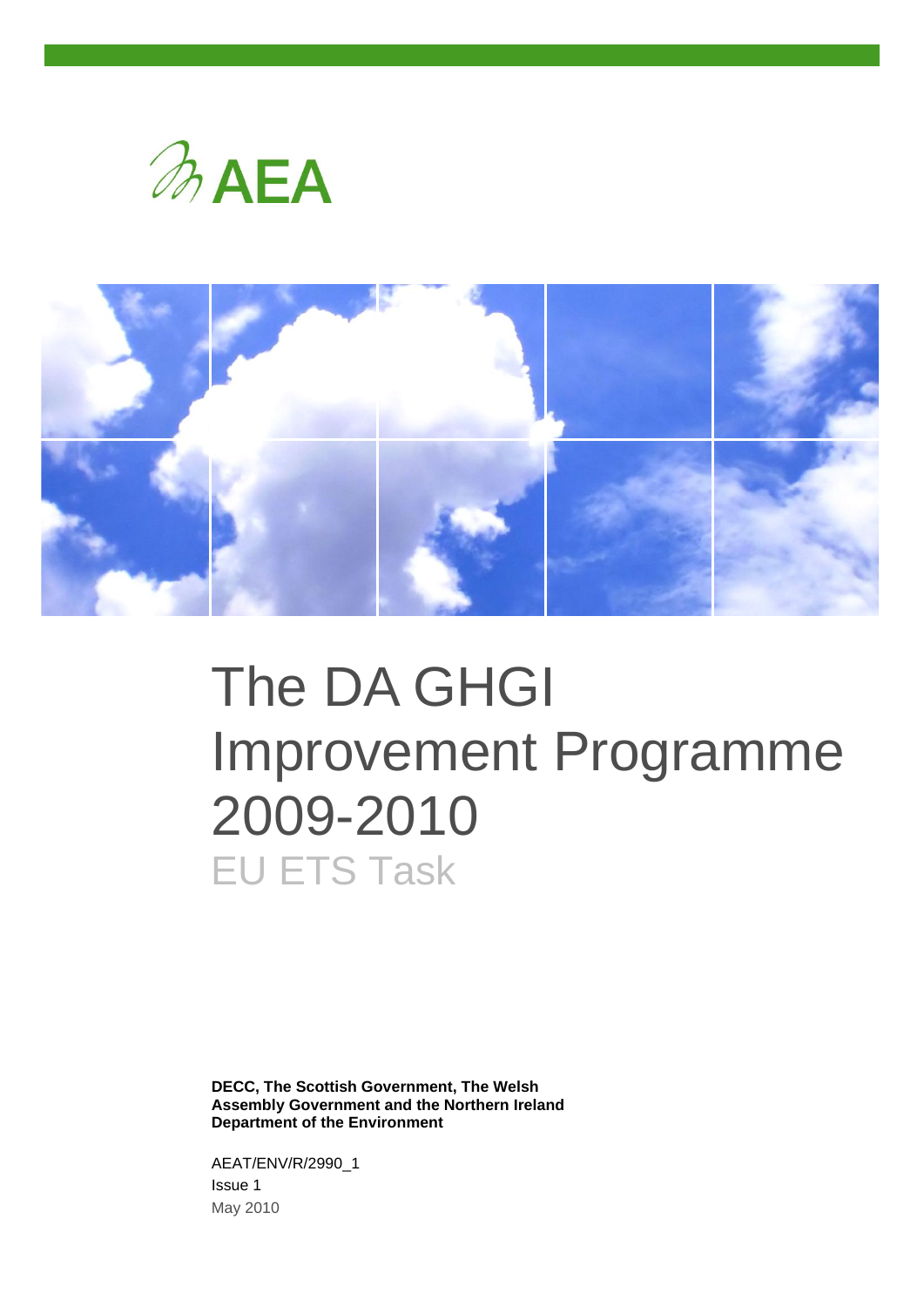| <b>Title</b>                                      | The DA GHGI Improvement Programme 2009-2010: EU ETS Task                                                  |                                                                                                                        |  |  |  |
|---------------------------------------------------|-----------------------------------------------------------------------------------------------------------|------------------------------------------------------------------------------------------------------------------------|--|--|--|
| <b>Customer</b>                                   |                                                                                                           | DECC, The Scottish Government, The Welsh Assembly Government and<br>the Northern Ireland Department of the Environment |  |  |  |
| <b>Customer reference</b>                         |                                                                                                           | NAEI Framework Agreement/DA GHGI Improvement Programme                                                                 |  |  |  |
| Confidentiality,<br>copyright and<br>reproduction | Crown Copyright                                                                                           |                                                                                                                        |  |  |  |
| <b>File reference</b>                             | 45322/2008/CD6780/GT                                                                                      |                                                                                                                        |  |  |  |
| Reference number                                  | AEAT/ENV/R/2990_1 /lssue 1                                                                                |                                                                                                                        |  |  |  |
|                                                   | <b>AEA Group</b><br>329 Harwell<br><b>Didcot</b><br>Oxfordshire<br><b>OX11 0QJ</b><br>Tel.: 0870 190 3857 | AEA is a business name of AEA Technology plc<br>AEA is certificated to ISO9001 and ISO14001                            |  |  |  |
| <b>Author</b>                                     | Name                                                                                                      | Joanna MacCarthy and Glen Thistlethwaite                                                                               |  |  |  |
| <b>Approved by</b>                                | Name                                                                                                      | <b>Neil Passant</b>                                                                                                    |  |  |  |
|                                                   | Signature                                                                                                 | Elhodue                                                                                                                |  |  |  |
|                                                   | Date                                                                                                      | 20 <sup>th</sup> May 2010                                                                                              |  |  |  |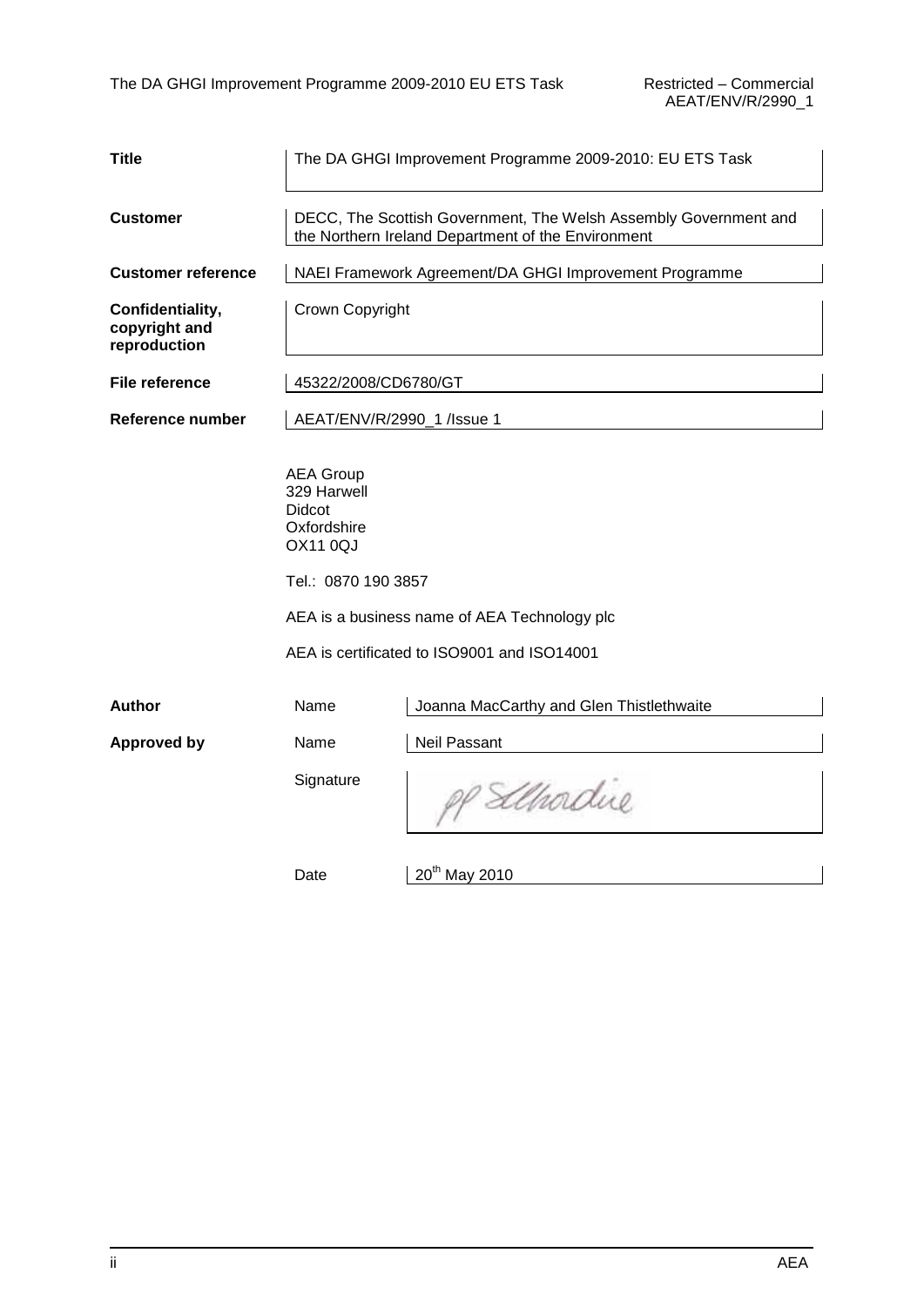## **Executive Summary**

The data analysis and reporting of GHG emission inventories in the UK, both at the national and subnational level, is increasingly coming under scrutiny for the purposes of energy and climate change policy development, evaluation and appraisal. Part of the challenge is to develop a better understanding of the emission sources that are predominantly impacted by UK-wide emissions trading policies, primarily the EU Emissions Trading Scheme (EU ETS).

In order to support evidence-based policy development within the climate change strategies and programmes implemented by the Devolved Administration Governments of Scotland, Wales and Northern Ireland, it is necessary to develop a more detailed understanding of the scope of the "nontraded" emissions sector (i.e. those emission sources that are not within the EU ETS) and hence better understand the GHG emission sources where devolved policies can have the greatest impact.

The non-traded sector in the UK is primarily the smaller-scale emitting sites. These are usually sources where comprehensive accurate data on energy use and / or emissions are not available. Emissions from the traded sector are better known, since the mechanism for trading requires reporting of detailed emissions, activity and emission factor data. The current approach to deriving the nontraded emission estimates is therefore by difference from the total DA GHG inventory data and the EU ETS emissions data:

| <b>Non-traded emissions</b> | total emissions | traded emissions |
|-----------------------------|-----------------|------------------|
|                             |                 |                  |

The DA GHG inventory data are derived from the UK GHG inventory data, which in turn is linked directly (for high emitting, energy-intensive sites, such as those within the EU ETS) to industry-specific fuel allocations within the Digest of UK Energy Statistics (DUKES).

This research task aims to further improve the detail of analysis of the EU ETS dataset, in order to maximise the usefulness of the EU ETS data within (i) the compilation of UK energy statistics for specific sectors, (ii) the development of UK and DA fuel-specific emission factors within the UK and DA GHG inventories, and hence (iii) the estimation of DA-level traded and non-traded GHG emissions. The split between traded and non-traded emissions now forms part of the compilation of the DA inventories; as the development of DA-specific climate change strategies and action plans progresses, including reporting against DA-specific emission reduction targets, it is becoming increasingly important that the traded and non-traded emission estimates can be determined accurately, and will stand up to scrutiny. This research aims to reduce the uncertainty in the DA traded and non-traded emission estimates.

The work has involved desk-based analysis of the EU ETS data, with particular emphasis on the (now available) 2008 data, in order to support the development of better country-specific inventory data.

#### *Key Findings*

The analysis has enabled a more detailed analysis of the EU ETS dataset, looking in detail at the available data for a wide range of source sectors. The EU ETS has a broader scope in 2008 with more sites now reporting in Phase II of the scheme; analysis of the larger EU ETS dataset has facilitated a greater understanding of the emissions and fuel quality data from EU ETS within each of the constituent countries of the UK.

The allocation of all EU ETS sites to DUKES categories has been conducted and agreed with DECC DUKES.

The UK-wide activity data analysis indicates that there are several source sectors where UK energy allocations within DUKES are recommended to be reviewed in light of the 2008 EU ETS dataset.

Currently the NAEI uses emission factors derived from Tier 3 analysis of fuels in the power station, autogeneration and refineries sectors only. This analysis indicates that for the majority of other sectors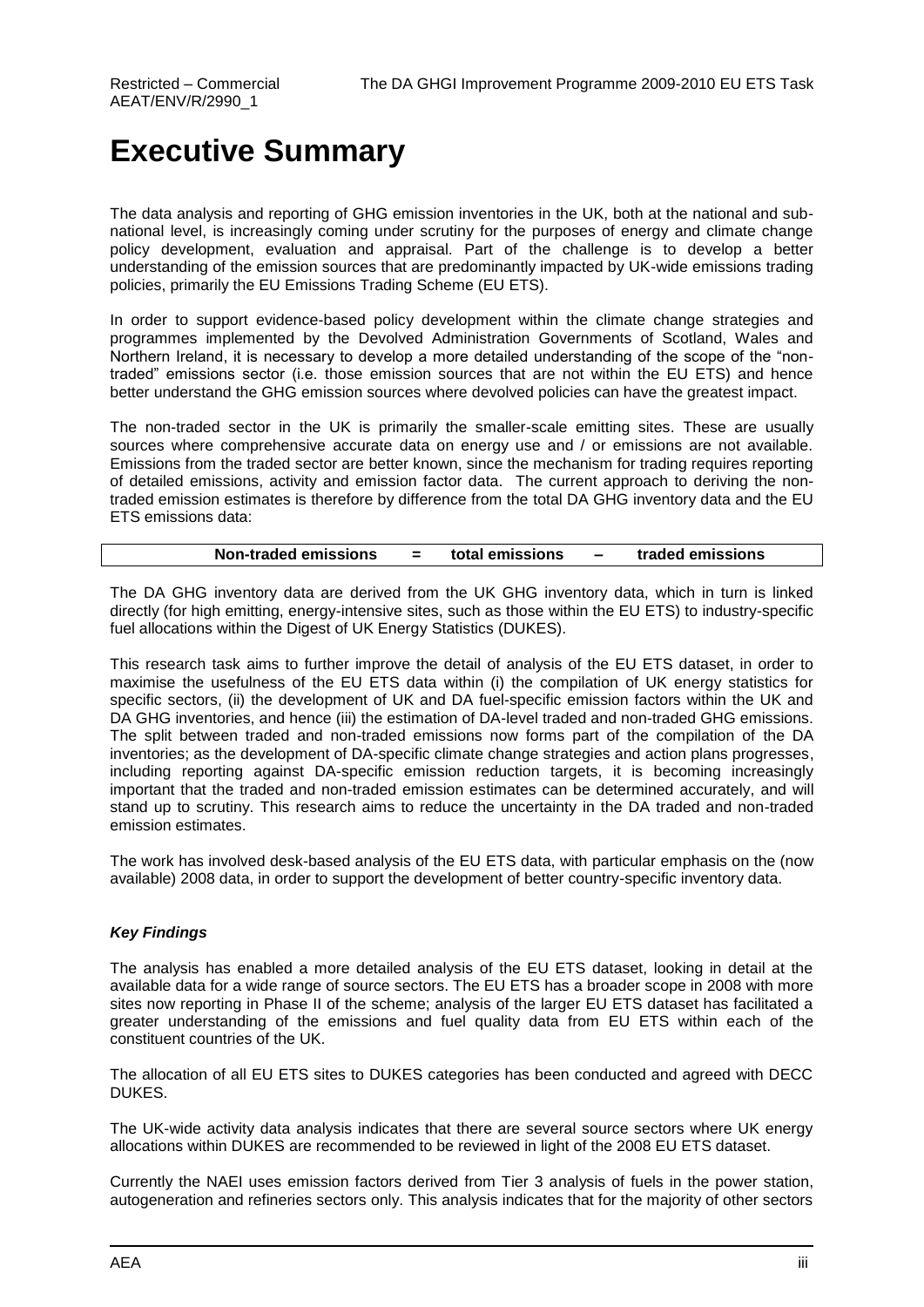and fuels there are sufficient data inconsistencies and variability to continue to limit the use of EU ETS fuel quality data within the UK GHGI estimates; only a handful of sectors provide data that appear to be consistent and repeatable as to be directly useful to displace the current UK fuel factor defaults.

The limited scope of EU ETS in Phase I (2005 to 2007) means that there is currently an insufficiently large dataset for many industry sectors from which to derive reliable new fuel quality data. It is anticipated that analysis of the 2009 EU ETS dataset will support the further use of emission factors from EU ETS, where 2008 and 2009 analyses show good consistency and reliability.

The main findings of the analysis are that the current data set is still of limited use for improving the UK and DA inventories; for those sources where the EU ETS fuel quality data are consistent across years, and cover a high overall percentage of sector activity, then these data are already being used by the Inventory Agency in the compilation of the UK and DA GHG inventories. It is proposed that when data are available for more years under the Phase II EU ETS scope, this analysis should be revisited and reassessed, to seek out additional fuel quality data that could be integrated into the UK and DA GHG inventories. See table 6.1 for IPCC sector-specific commentary on EU ETS data quality.

The main limitations of the current dataset can be summarised as:

- **Disparity between DUKES and EU ETS sector fuel use totals.** The EU ETS dataset is used by DECC DUKES to help inform the allocation of fuel in the following year's national energy statistics. There are several industrial sectors where large differences are evident in the 2008 fuel allocations within DUKES, compared to the data reported by operators under EU ETS. These DUKES allocations may be revised in the next compilation of DUKES, to reduce these data inconsistencies, and the Inventory Agency has shared this analysis with the DECC DUKES team with such allocation revisions in mind. *Were the detailed EU ETS fuel use data to be provided earlier by EU ETS regulatory agencies to DECC for direct integration into the DUKES compilation system, the DUKES data could show much greater consistency with the EU ETS sector-specific and fuel-specific activity data, thereby reducing data discrepancies between EU ETS and the GHGI. The earlier provision of EU ETS data by EU ETS regulators to DECC DUKES is a matter that was raised within the 2009 DA GHGI Review Report and is being considered by the UK GHGI National Inventory Steering Committee.*
- **Differences in scope and definitions between IPCC sectors and EU ETS reporting.** IPCC reporting requires that a distinction is made between fuel combustion emissions and process emissions, and all emissions from all sources need to be captured. The scope of EU ETS reporting is not always comprehensive, i.e. emissions from some sources on site may be excluded from EU ETS data. Furthermore, the reporting format of the EU ETS does not explicitly separate the GHG emission sources between different activities on site. These scope and reporting limitations make it very difficult to either directly use in, or reconcile the reported data with the IPCC format emissions calculated and presented within the UK and DA GHG inventories.
- **Large differences between the reported emission factors within EU ETS and the inventory**. In order to justify changing from the emission factors currently used within the GHG inventory to factors reported in EU ETS, it is important to ensure that the new factors would be of a higher quality, and more representative of fuels used in the UK, than the current factors. It is not possible to fully assess this when:
	- $\circ$  The reported emission factors are highly variable between operators or across years
	- $\circ$  The data are based on only a limited number of operators using higher tier reporting
	- $\circ$  The data covers only a small proportion of the fuel use within a given sector

*A larger dataset of EU ETS emission factors is needed for the analysis of fuel quality to be taken forward and more EU ETS-derived factors to be used within the UK and DA GHGI.*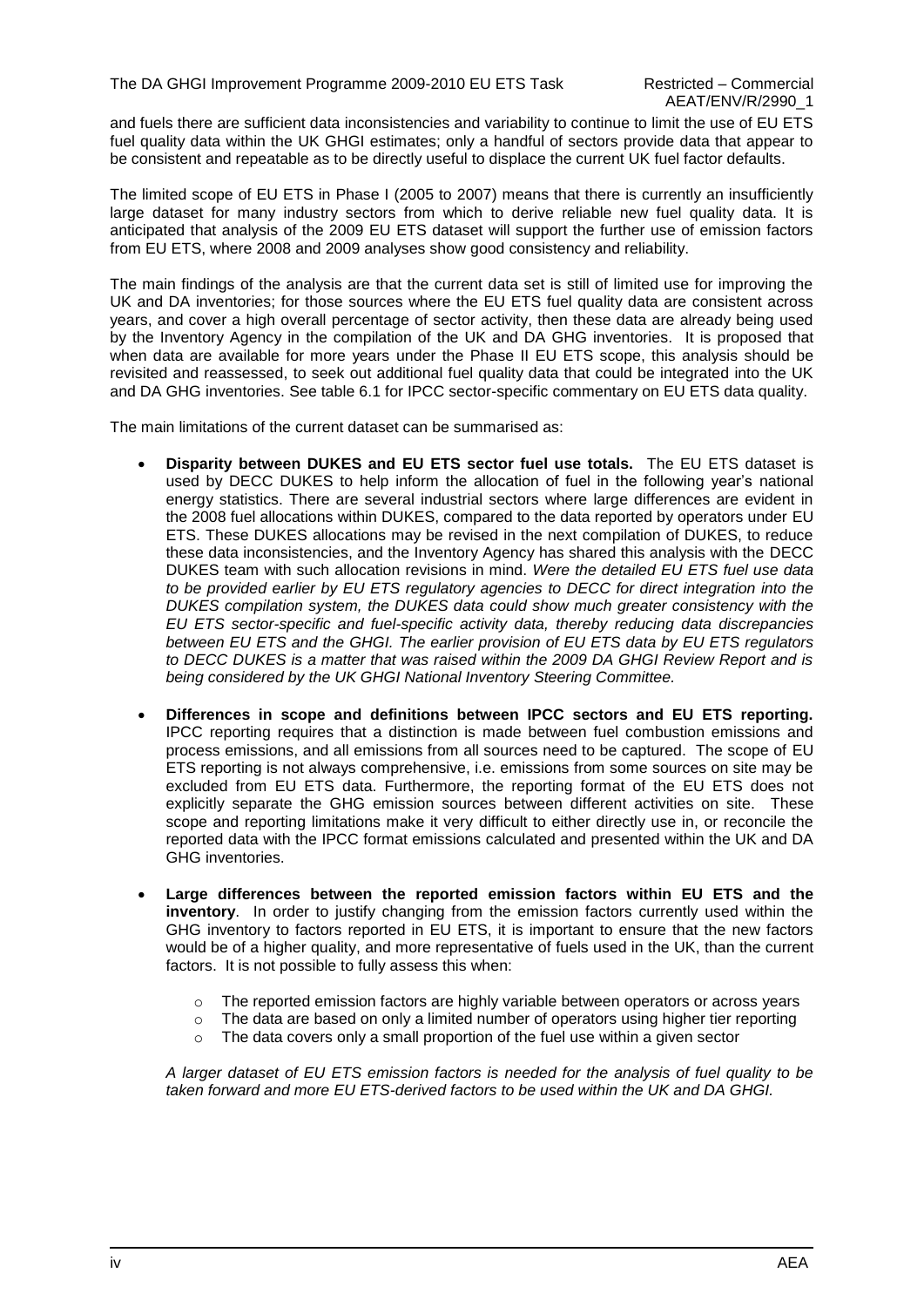# **Table of Contents**

| 1                       |     | <b>Introduction</b>                             | 1                |
|-------------------------|-----|-------------------------------------------------|------------------|
|                         | 1.1 | Note on Data Disclosure                         | 1                |
| $\overline{\mathbf{2}}$ |     | <b>Overview</b>                                 | $\boldsymbol{2}$ |
|                         | 2.1 | EU ETS, DUKES and GHGI Data                     | $\overline{2}$   |
|                         | 2.2 | Calculating the Non-Traded Sector GHG Emissions | $\boldsymbol{2}$ |
| 3                       |     | <b>Site and Fuel Allocation</b>                 | 4                |
| 4                       |     | <b>Activity Data Analysis</b>                   | 5                |
|                         | 4.1 | <b>Natural Gas</b>                              | 5                |
|                         | 4.2 | <b>Fuel Oil</b>                                 | 6                |
|                         | 4.3 | Coal                                            | $\overline{7}$   |
|                         | 4.4 | Other Petroleum Gas (OPG)                       | 8                |
| 5                       |     | <b>Fuel Quality Analysis</b>                    | 9                |
|                         | 5.1 | Data Processing                                 | $\boldsymbol{9}$ |
|                         | 5.2 | <b>Natural Gas</b>                              | $\boldsymbol{9}$ |
|                         | 5.3 | Fuel Oil                                        | 11               |
|                         | 5.4 | Coal                                            | 12               |
|                         | 5.5 | Other Petroleum Gas (OPG)                       | 14               |
|                         | 5.6 | Other Fuels and Points of Note                  | 14               |
| 6                       |     | <b>Conclusions</b>                              | 16               |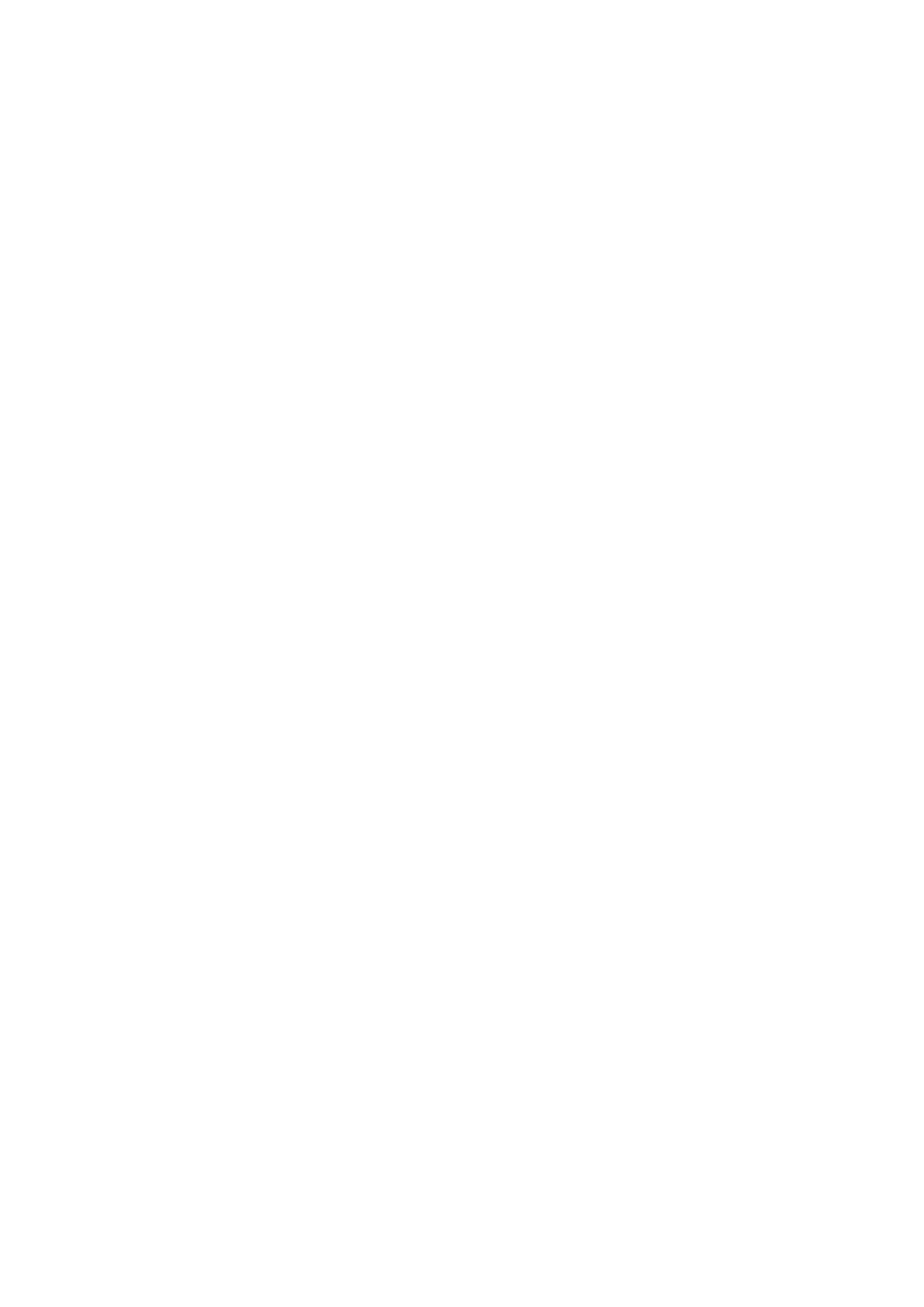# <span id="page-6-0"></span>**1 Introduction**

The data analysis and reporting of GHG emission inventories in the UK, both at the national and subnational level, is increasingly coming under focus for the purposes of energy and climate change policy development, evaluation and appraisal. Part of the challenge is to develop a better understanding of the emission sources that are predominantly impacted by UK-wide emissions trading policies, primarily the EU Emissions Trading Scheme (EU ETS).

In order to support evidence-based policy development within the climate change strategies and programmes implemented by the Devolved Administration Governments of Scotland, Wales and Northern Ireland, it is necessary to develop a more detailed understanding of the scope of the "nontraded" emissions sector (i.e. those emission sources that are not within the EU ETS) and hence better understand the GHG emission sources where devolved policies can have the greatest impact.

Furthermore, within the GHG emission reporting mechanisms that are being developed to meet the data reporting and policy tracking requirements of the Climate Change (Scotland) Act 2009 and the Wales Climate Change Strategy, there is a need to be able to report explicitly on the non-traded sector emissions within each country,

The non-traded sector in the UK is primarily the smaller-scale emitting sites. These are usually sources where comprehensive accurate data on energy use and / or emissions are not available. Emissions from the traded sector are known to a lower uncertainty, since the mechanism for trading requires reporting of detailed emissions, activity and emission factor data. The current approach to deriving the non-traded emission estimates is therefore by difference from the total DA GHG inventory data and the EU ETS emissions data:

#### Non-traded emissions = total emissions – traded emissions

This research task aims to further improve the detail of analysis of the EU ETS dataset, in order to maximise the usefulness of the EU ETS data within (i) the compilation of UK energy statistics for specific sectors, (ii) the development of UK and DA fuel-specific emission factors within the UK and DA GHG inventories, and hence (iii) the estimation of DA-level traded and non-traded GHG emissions. The split between traded and non-traded emissions now forms part of the compilation of the DA inventories, and it is therefore becoming increasingly important that the split and the data behind the split are accurate, and will stand up to scrutiny.

The work has involved desk-based analysis of the EU ETS data, with particular emphasis on the (now available) 2008 data, in order to support the development of better country-specific inventory data. The research aims to ensure that the consistency of sector-specific data from EU ETS and presented in DUKES is fully understood. It is envisaged that research outputs will be useful to support the production of future DUKES publications, improve data consistency between the EU ETS and the UK GHGI, and lead to more widespread use of EU ETS fuel quality data within the UK and DA GHGI.

### <span id="page-6-1"></span>**1.1 Note on Data Disclosure**

The fuel-specific data reported by EU ETS operators are available for use in the compilation of both UK energy statistics (i.e. the compilation of the Digest of UK Energy Statistics - DUKES - by DECC) and the UK GHG inventory (compiled by AEA under contract to DECC). There are legal mechanisms in place to secure and control the use of EU ETS data within these systems.

Note, however, that due to issues of commercial confidentiality we cannot release site-specific details within our analysis of the EU ETS data presented here. Therefore, within this report we have included only generic, anonymous data and limited the detail of reported issues where this may lead to data disclosure (e.g. where only one or two sites within an economic sector are reported within the EU ETS dataset for a given year).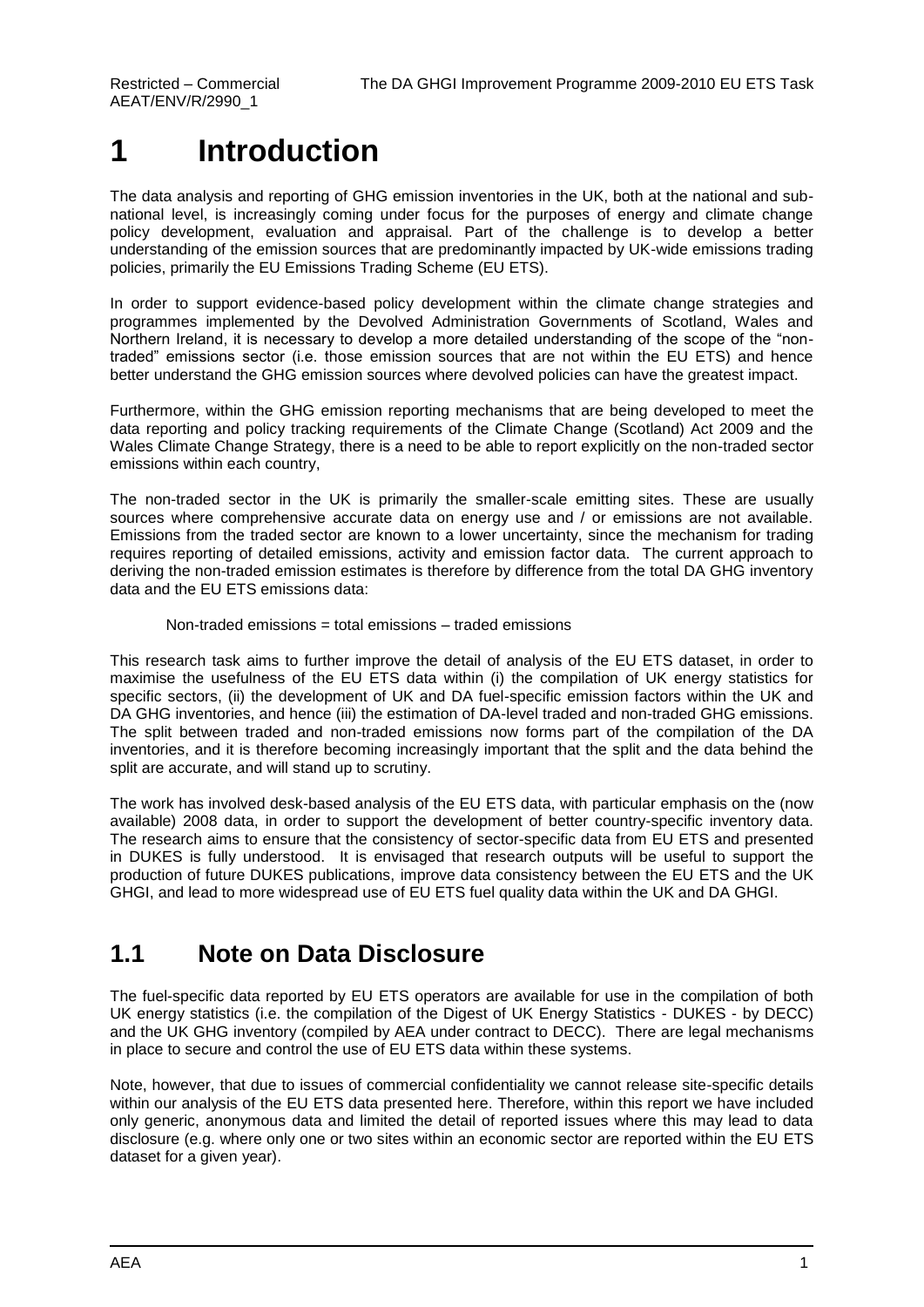# <span id="page-7-0"></span>**2 Overview**

### <span id="page-7-1"></span>**2.1 EU ETS, DUKES and GHGI Data**

Under EU ETS, site operators of large industrial plant in the UK report their fuel use and  $CO<sub>2</sub>$ emissions to environmental regulators. The data management system includes a data verification step by independent third parties, to check the source data and factors / assumptions (such as fuel-specific Calorific Values and  $CO<sub>2</sub>$  emission factors) applied in the derivation of the emission estimates. In the most energy-intensive sectors, there is a requirement on site operators to conduct fuel sampling and analysis in order to determine site-specific fuel quality data, including fuel-specific  $CO<sub>2</sub>$  emission factors. This requirement is not applied across all sites and all fuels within a given economic sector; default values for fuel types are provided for sites to use, where the regulators regard the use of defaults as representative.

The fuel-specific data are made available to the team of energy statisticians within DECC, to enable them to use the EU ETS annual fuel use data reported by operators across different industry sectors to inform the development of national energy statistics within DUKES. The fuel quantity and quality data (such as reported calorific values) are available for use by the DECC team. However, due to the limited scope of EU ETS reporting (e.g. not all sites within a given economic sector are included within the scheme), the EU ETS data are of limited use; the EU ETS data are primarily used to inform the deminimis fuel allocations to each economic sector, with supplementary data from other sources also used by DECC to determine the overall fuel use by sector reported within DUKES.

The DUKES fuel use data are the primary data source used to compile the energy sector emission estimates within the UK GHG inventory. The AEA inventory team also use the EU ETS data directly to inform the  $CO<sub>2</sub>$  emission factors that are applied to each of the fuel types evident within the UK energy balance from DECC. In some cases where the EU ETS data are assessed to be good quality, comprehensive and the best available current analysis of fuel quality, then the data from EU ETS fuel analyses are used directly within the UK GHGI compilation. In many sectors, however, there is limited new analysis of fuel quality (i.e. Calorific Values and  $CO<sub>2</sub>$  emission factors) and/or the scope of reported data is limited to a small number of sites. In these instances, the EU ETS data may be used as a quality check for other fuel quality data sources that are available and used in the UK GHGI compilation.

There is increasing pressure from the European Commission to work towards greater integration of the EU ETS and national inventory reporting. Hence as the EU ETS data has developed in recent years (i.e. greater scope, more reporting sites, more new fuel analysis data across many sectors), there is an increasing focus on the use of the EU ETS data within national energy statistics and emission inventories.

### <span id="page-7-2"></span>**2.2 Calculating the Non-Traded Sector GHG Emissions**

The "non-traded sector" is the component of the economy that is not included within the EU ETS. It is characterised by small-scale industry, commercial, public sector, transport and domestic emission sources. The non-traded sector is also the primary area of main interest for the focus and development of DA Government energy and climate change policy, as the traded sector sites are dominated by the reserved (i.e. UK Government) policy of emissions trading.

Currently there is no division within UK energy statistics to indicate the fuel-specific allocations to the traded and non-traded sectors. The analysis, therefore, of the non-traded sector emission estimates is determined by difference:

| Non-traded Sector $CO2$ = |  | National Inventory CO <sub>2</sub> |  | MINUS Traded Sector $CO2$ |
|---------------------------|--|------------------------------------|--|---------------------------|
|---------------------------|--|------------------------------------|--|---------------------------|

The EU ETS data are used within the compilation of the "National Inventory  $CO_2$ ", and the "Traded Sector  $CO_2$ <sup>"</sup>, and hence indirectly are important to the derivation of the "Non-traded Sector  $CO_2$ ".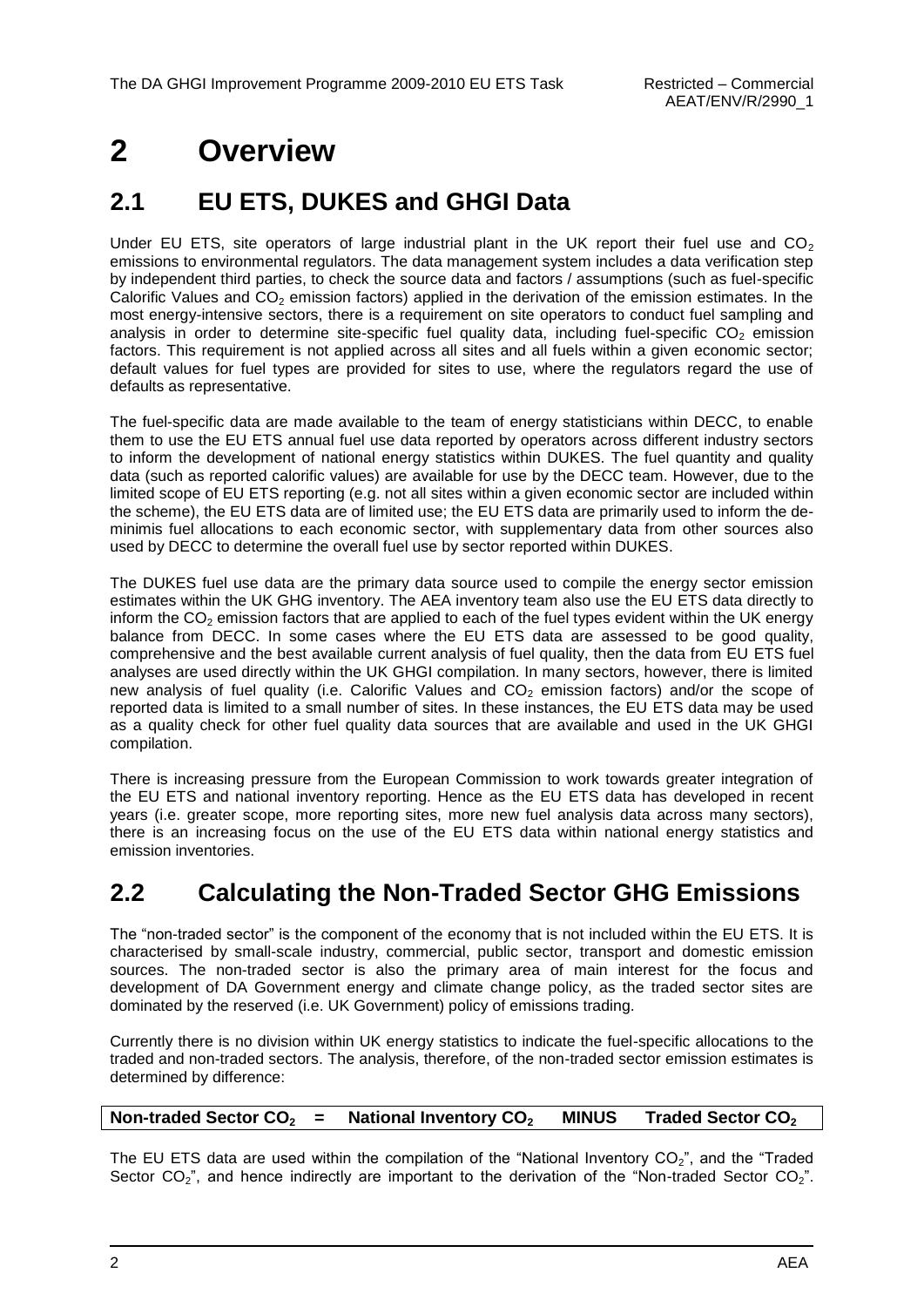Figure 2.1 details how the EU ETS data feed into the inventory at a UK level, and the potential for improvements in how the data are used at DA level.



#### **Figure 2.1 Use of EU ETS data in informing the UK and DA inventories**

Therefore, by a more complete analysis of the EU ETS fuel use and fuel quality (i.e.  $CO<sub>2</sub>$  emission factors) data at UK and DA level, the understanding of the non-traded sector emissions for each DA will be improved.

In this research, we have conducted several tasks to further develop the usefulness and understanding of the EU ETS data:

#### *1) Site and Fuel Allocation*

- Allocation of all sites within the 2008 EU ETS data to a DUKES and IPCC sector
- Allocation of all fuels within the 2008 EU ETS data to a DUKES fuel category
- Checked these allocations with the DECC DUKES team

#### *2) Activity Data Analysis*

 Compared the sum of EU ETS fuel use against DUKES data for 2008, overall and by sector, for UK only. (Major fuels only: coal, fuel oil, gas, OPG)

#### *3) Fuel Quality Analysis*

- Reviewed the EU ETS fuel quality data across different economic sectors, to determine where EU ETS data may be used directly within the compilation of the UK GHGI and the DA GHGI. (Major fuels only: coal, fuel oil, gas, OPG)
- Identification of fuel quality outliers, leading to recommendations for revisions / corrections in EU ETS data, and to assess the overall fuel data quality. Ensuring good data quality is essential where EU ETS data are to be integrated into the GHGI.
- This analysis has been conducted at DA level, to help identify where fuel quality varies across the UK. These data are therefore directly useful in improving the DA GHGI data quality, and hence the analysis of the non-traded sector in each DA.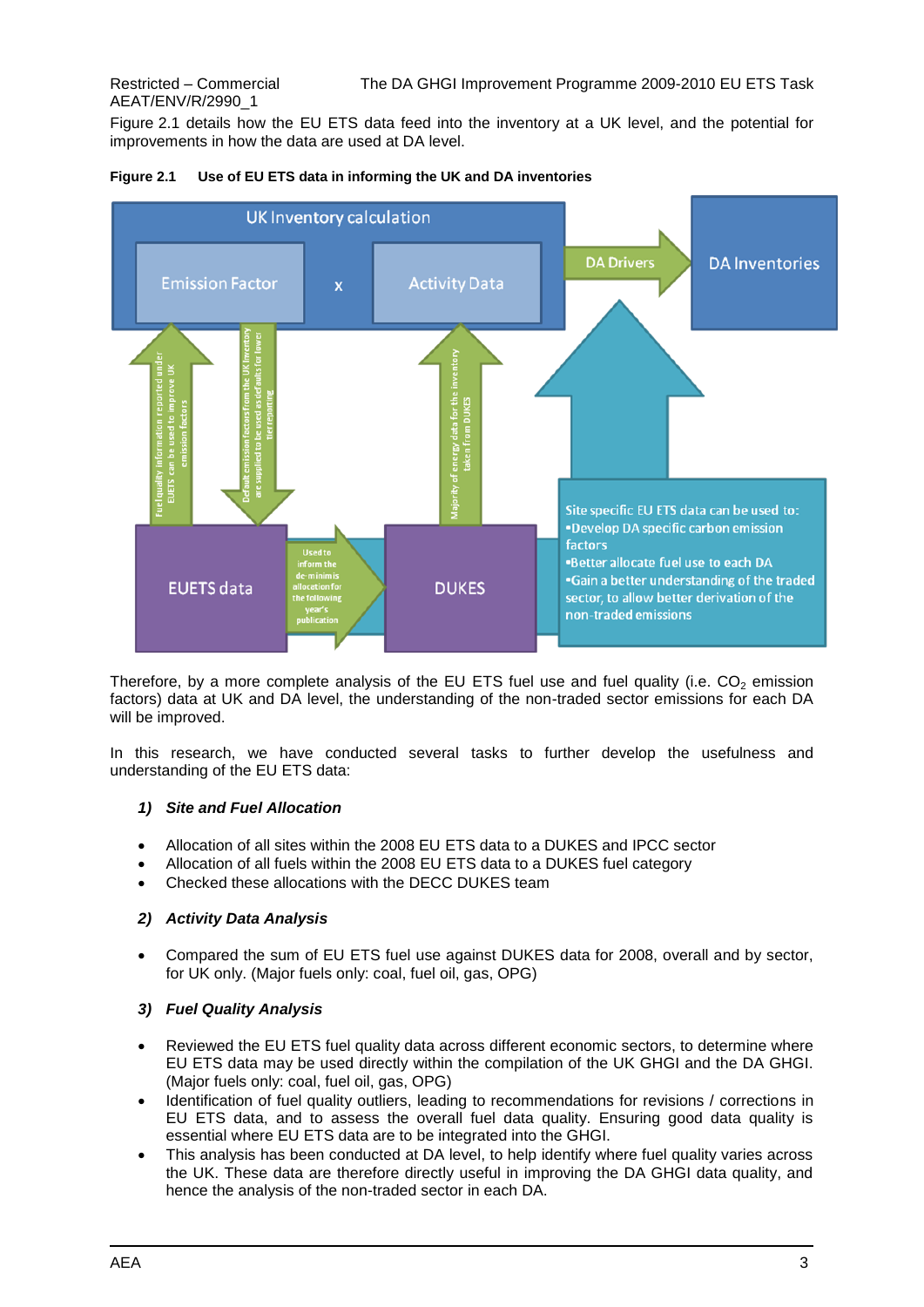# <span id="page-9-0"></span>**3 Site and Fuel Allocation**

In 2008, many more sites have operated within the EU ETS system, following the cessation of several of the sector-wide Climate Change Agreement opt-outs which limited the inclusion of many sites from energy-intensive sectors during the 2005-2007 EU ETS Phase 1. As a result, the 2008 EU ETS dataset is bigger than the 2005 to 2007 dataset, with many more sites to allocate to economic sectors, and fuels to allocate to DUKES fuel categories.

The AEA inventory team conducted an initial allocation exercise to prepare a first draft of the site and fuel allocations, and this draft has been reviewed by the DECC DUKES team. Several recommendations were made by DECC for revisions to site allocations, and these have been made to the dataset used by AEA within this analysis.

The allocations of sites to sectors and EU ETS fuel records to DUKES fuel categories enables the aggregation of the EU ETS data into economic sectors and fuels aligned with the format used within the UK national energy balances from DECC. The EU ETS sites comprise the most energy intensive sites within a given economic sector, and hence represent a sub-set of the total energy use within each economic sector. In the compilation of DUKES, DECC may use the EU ETS data to provide a de-minimis fuel allocation for the economic sector.

There are several complexities to be addressed within this phase of the research:

- **Site allocation to DUKES economic sectors and IPCC inventory reporting sectors.** The reporting of emissions for an individual installation in EU ETS may cover a range of emission sources on the site. For a majority of sites, the EU ETS emissions can be allocated on a oneto-one basis to a specific economic sector, and the emissions reported are all from fossil fuel combustion sources. In these instances, the allocation of sites to DUKES sectors and the subsequent reporting of emissions to IPCC sectors within the UK and DA GHG inventories is a straightforward decision. However, there are a minority of sites where activities on-site span several economic sectors, and/or where the emissions cover a range of different source types and hence need to be assigned on a one-to-many basis across several IPCC sectors. In such instances, the allocation of emissions to DUKES and IPCC sectors is somewhat uncertain and judgements have to be made. Through checking the site allocations to DUKES sectors with DECC, the AEA team has ensured that our analysis here is on a consistent basis with the use of the EU ETS data within DUKES compilation; this addresses the uncertainty regarding allocation of sites to DUKES sectors. On the inventory reporting issue, it must be noted that for some sites (such as mineral processing sites and iron & steel sites) the EU ETS fuel use and emissions must be allocated across two (or in some cases three) IPCC sectors, for example where there may be both fuel combustion and process emissions of  $CO<sub>2</sub>$ . This issue cannot be overcome, and it limits the detail of the traded / non-traded analysis, as there is a need to aggregate several IPCC sectors in order to present an accurate picture.
- **Allocation of EU ETS fuels to DUKES fuel categories.** A wide range of fuel names are used by operators within EU ETS, and in many cases the allocation of those fuels to DUKES fuel categories is highly uncertain. The AEA team has confirmed the initial allocation of fuels to DUKES categories with the DECC energy statistics team, but there remains a high degree of uncertainty in some of the fuel allocations. This limits the usefulness of the EU ETS data within DUKES and GHGI compilation. In conducting the initial allocation of EU ETS fuels to DUKES categories, the AEA team has considered: (i) the name used by the site operators, (ii) the implied  $CO<sub>2</sub>$  emission factor from the EU ETS data, (iii) the fuel Net Calorific Value reported by site operators within EU ETS, (iv) fuel names and data reported by site operators in other EU ETS years, where time-series inconsistencies in reported data are evident.

To resolve some of these uncertainties, the AEA team has approached the EU ETS regulatory agencies to request further information on specific site activities and reported data. In several cases this has led to the resolution of inconsistent data within the EU ETS data systems.

Note that due to data disclosure issues, it is not possible to present a breakdown of any detailed findings of this exercise here.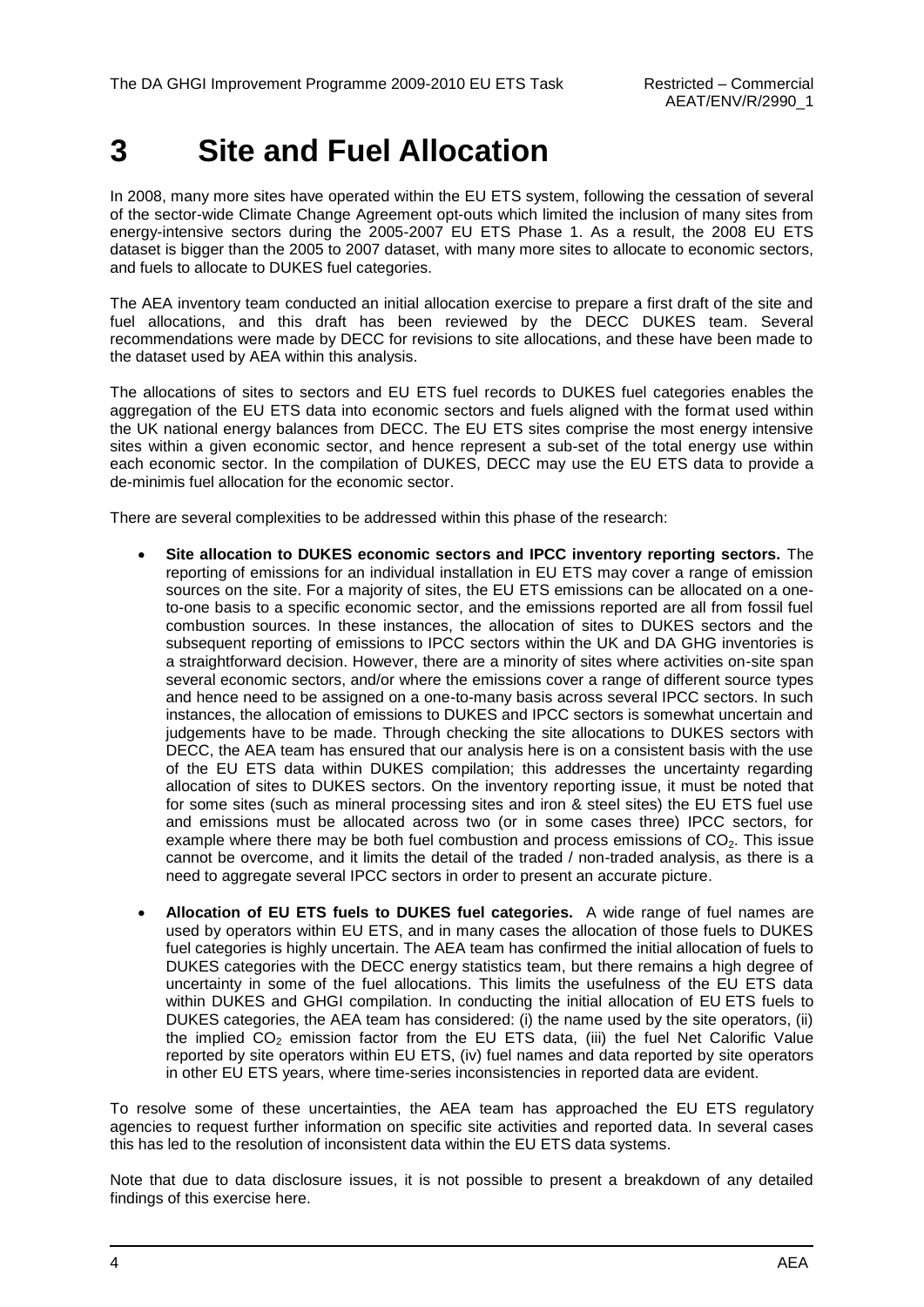# <span id="page-10-0"></span>**4 Activity Data Analysis**

This analysis compares the operator-reported fuel use activity data from EU ETS against the sector totals in DUKES, by fuel type. This analysis can only be conducted at UK level as there are no DA energy balances for industrial fuel use. Through comparing the EU ETS and DUKES fuel use data for each economic sector, it should be possible to determine those economic sectors where fuel use (and therefore emissions) is dominated by installations in the non-traded sector, and therefore where DAspecific energy efficiency and emission reductions policies should be focussed.

The detailed fuel use data from the EU ETS regulators is made available for use in energy data compilation during late Spring / early Summer, which is currently too late for use directly within the compilation of energy balances that are published in summer by DECC. This means that the annual EU ETS data (e.g. for 2008) are not available in time for the production of the energy statistics for that year. The EU ETS data will, however, be used to inform the de-minimis fuel allocation for that year in the following year's DUKES publication. Therefore in the tables presented in this section of the report, the 2007 EU ETS data have been used to inform the revised 2007 DUKES estimates (published in 2009), but the 2008 EU ETS data were not available for the 2008 statistics. This leads, in some cases, to an apparent under estimate in the DUKES allocation to the individual sectors in 2008.

During the Phase 1 EU ETS, from 2005 to 2007, several economic sectors had many sites that were opted-out of EU ETS due to pre-existing emissions trading arrangements within sector-wide Climate Change Agreements (CCAs). However, from 2008 onwards the CCA opt-outs have ceased and hence the number of UK installations operating within the EU ETS has increased. Within the analysis conducted here for the years 2007 and 2008, the impacts of the cessation of CCA opt-outs is evident within the fuel data (and emissions) for specific economic sectors, where much greater fuel use and emissions are reported in 2008 (e.g. in the mineral processing sector).

<span id="page-10-1"></span>Individual examples are highlighted within the text below.

### **4.1 Natural Gas**

See the table comparing DUKES and EU ETS gas use data for 2007 and 2008, below.

Key points of note:

- In both years, very close agreement is evident between DUKES and EU ETS for the power generation sector;
- There are notable increases in scope of coverage of EU ETS between 2007 and 2008, e.g. within the chemicals sector, minerals sector, paper industry, food & drink sector, iron and steel sector, where much higher fuel consumption is reported within the 2008 EU ETS dataset;
- There is a suspected under-report in DUKES for the minerals sector that warrants further consideration given the high gas use data reported across 2008 EU ETS sites;
- There is a suspected under-report in DUKES for the Other Energy Industry sector. This is evident in both 2007 and 2008 data with the EU ETS total (mainly from large-scale gas compressor sites) higher than the DUKES allocation. Depending on the total number of gas compressor stations, this could be quite a significant under-report. There may be some site allocation errors between this sector and the "oil and gas extraction" sector which could resolve this;
- There is a suspected under-report in DUKES for 2008 for the petroleum refineries sector, although this is not a major gas-consuming sector overall, according to both DUKES and EU ETS. Note that fuel use data are provided directly to DECC from the refiners during the compilation of DUKES;
- The overall coverage of the EU ETS sector in gas use in 2008 is 68%. When Phase 3 of EU ETS commences and sources such as industrial driers and furnaces are then included under the scope of EU ETS, this percentage is likely to increase further, with sectors such as chemicals, food & drink, textiles and leather, iron and steel and non-ferrous metals likely to show increases in gas use within EU ETS.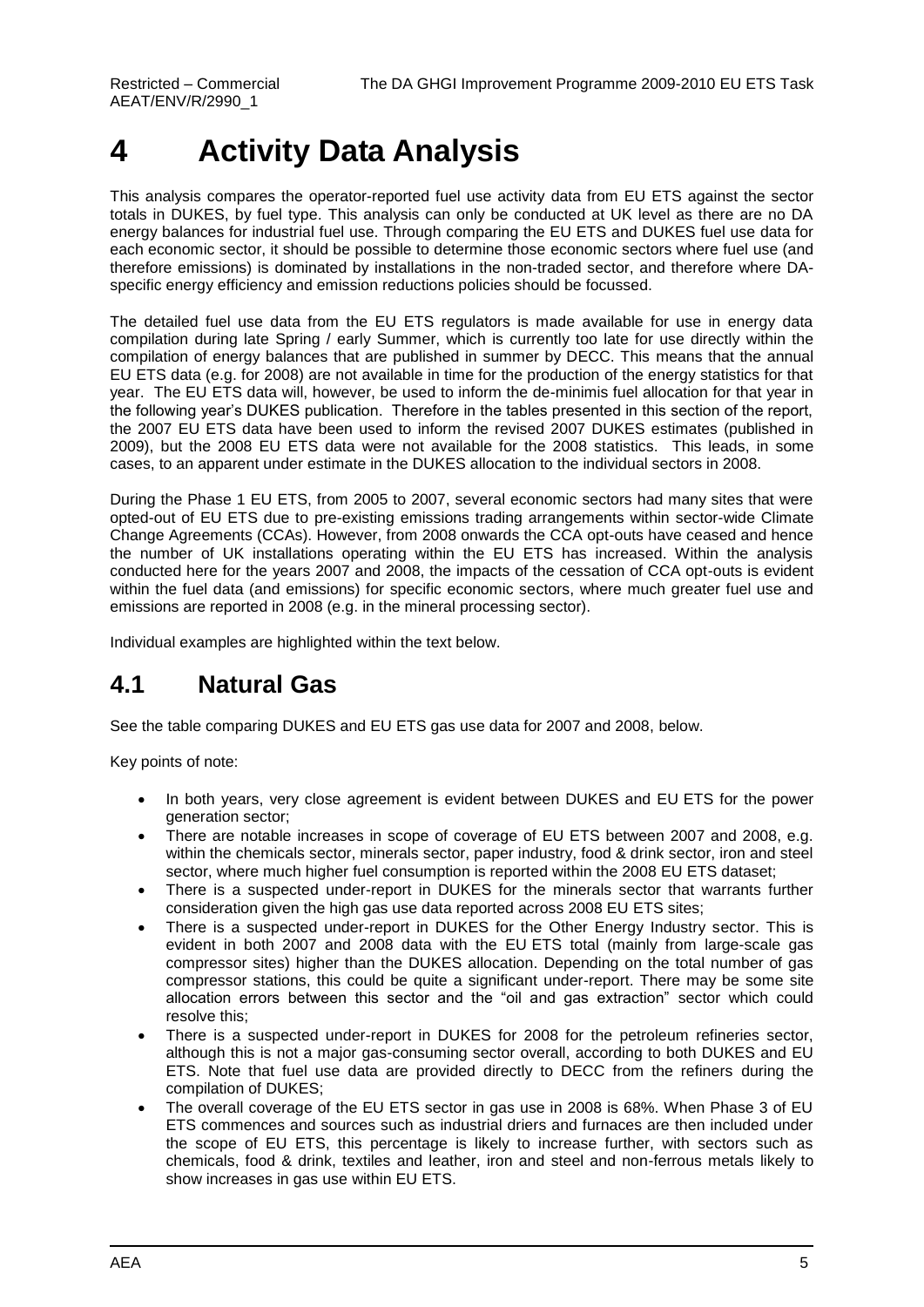| Table 4.1 | Natural Gas Consumption: DUKES and EU ETS, 2007 and 2008 (Mth) |  |
|-----------|----------------------------------------------------------------|--|
|           |                                                                |  |

|                                      | <b>DUKES Data</b> |             |                | EU ETS Data    |       | EU ETS / DUKES % |
|--------------------------------------|-------------------|-------------|----------------|----------------|-------|------------------|
| Sector                               | 2007              | 2008        | 2007           | 2008           | 2007  | 2008             |
| Agriculture                          | 68                | 74          | 29             | 27             | 43%   | 37%              |
| Autogenerator                        | 1102              | 1110        | 171            | 193            | 15%   | 17%              |
| Chemicals                            | 1255              | 1227        | 695            | 899            | 55%   | 73%              |
| Coke manufacture                     | $\Omega$          | $\Omega$    | 0              | 0              | N/A   | N/A              |
| Commercial                           | 1226              | 1295        | $\overline{2}$ | $\mathbf{1}$   | $0\%$ | 0%               |
| Electrical engineering               | 134               | 133         | 1              | $\overline{2}$ | 1%    | 2%               |
| Food, beverages etc.                 | 893               | 884         | 273            | 483            | 31%   | 55%              |
| Iron & steel                         | 249               | 233         | 72             | 118            | 29%   | 51%              |
| Major power producers                | 10914             | 11637       | 11095          | 11714          | 102%  | 101%             |
| Mechanical engineering               | 267               | 264         | 3              | 2              | $1\%$ | $1\%$            |
| Mineral products (bricks & ceramics) |                   |             | 16             | 107            |       |                  |
| Mineral products (cement)            |                   |             | $\mathbf{0}$   | $\Omega$       |       |                  |
| Mineral products (glass)             | 383               | 378         | 61             | 247            | 41%   | 144%             |
| Mineral products (lime)              |                   |             | 23             | 59             |       |                  |
| Mineral products (other)             |                   |             | 57             | 133            |       |                  |
| Miscellaneous                        | 590               | 616         | 8              | 5              | 1%    | 1%               |
| Non-ferrous metals                   | 116               | 113         |                | $\overline{4}$ | 0%    | 4%               |
| Oil & gas extraction                 | 2228              | 2123        | 365            | 434            | 16%   | 20%              |
| Other energy industry                | 160               | 146         | 176            | 170            | 110%  | 117%             |
| Other industries                     | 337               | 332         | 62             | 80             | 18%   | 24%              |
| Paper, printing etc.                 | 369               | 364         | 16             | 532            | 4%    | 146%             |
| Petroleum refineries                 | 83                | 64          | 64             | 86             | 77%   | 133%             |
| Public administration                | 1518              | 1614        | 261            | 222            | 17%   | 14%              |
| Textiles, leather etc.               | 218               | 208         | $\overline{2}$ | $\mathbf{1}$   | 1%    | $1\%$            |
| Transport - air                      | $\Omega$          | 0           | 24             | 26             | N/A   | N/A              |
| Transport - rail                     | $\mathbf 0$       | $\mathbf 0$ | 1              | $\mathbf 1$    | N/A   | N/A              |
| Vehicles                             | 302               | 295         | 79             | 88             | 26%   | 30%              |
| <b>Total</b>                         | 22413             | 23111       | 13554          | 15633          | 60%   | 68%              |

### <span id="page-11-0"></span>**4.2 Fuel Oil**

See the table comparing DUKES and EU ETS fuel oil use data for 2007 and 2008, below.

Key points of note:

- There are notable increases in scope of coverage of EU ETS between 2007 and 2008, for example within the chemicals sector and food & drink sector where much higher fuel consumption is reported within the 2008 EU ETS dataset;
- The iron & steel allocation within DUKES looks to be low, especially considering that there are likely to be several sites in that sector that are missing from the EU ETS where fuel use in combustion activities may be evident;
- The power sector allocation within DUKES also looks low, and in the UK GHGI additional fuel oil is allocated to the power sector to be consistent with EU ETS data. This may again come down to site allocation decisions, especially considering the high (relative to EU ETS data) allocation of fuel oil within DUKES to "Autogenerators". In addition, the DUKES allocation to "Other Industries" appears to be high, and this may be due to decisions concerning the allocation of fuel use where CHP units are operated on sites, and the allocation decision could be to either "power generation" or "other industry" (or a specific industry);
- The 2008 DUKES allocation to petroleum refineries looks to be slightly low.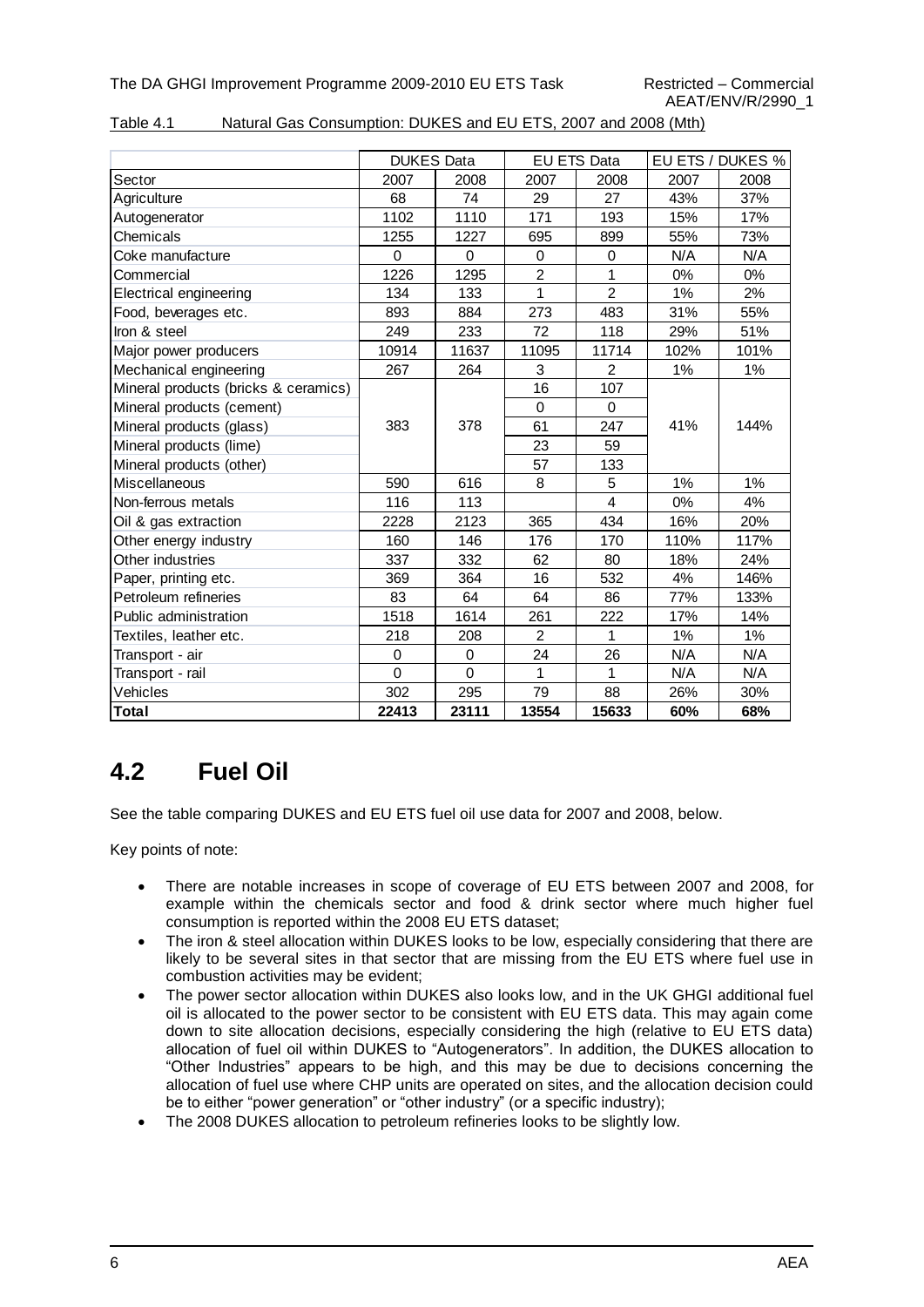#### Table 4.2 Fuel Oil Consumption: DUKES and EU ETS, 2007 and 2008 (Mt)

|                                      | <b>DUKES Data</b> |       |       | <b>EU ETS Data</b> |       | EU ETS / DUKES % |
|--------------------------------------|-------------------|-------|-------|--------------------|-------|------------------|
| Sector                               | 2007              | 2008  | 2007  | 2008               | 2007  | 2008             |
| Agriculture                          | 0.010             | 0.024 | 0.000 | 0.000              | 0%    | $0\%$            |
| Autogenerator                        | 0.148             | 0.180 | 0.000 | 0.003              | 0%    | 2%               |
| Chemicals                            | 0.096             | 0.088 | 0.006 | 0.051              | 7%    | 58%              |
| Food, beverages etc.                 | 0.048             | 0.051 | 0.027 | 0.051              | 58%   | 100%             |
| Iron & steel                         | 0.023             | 0.016 | 0.030 | 0.050              | 132%  | 317%             |
| Major power producers                | 0.192             | 0.364 | 0.530 | 0.863              | 276%  | 237%             |
| Mineral products (bricks & ceramics) | 0.005             | 0.005 | 0.000 | 0.000              | 5%    | 0%               |
| Mineral products (glass)             |                   |       | 0.001 | 0.041              | N/A   | N/A              |
| Oil & gas extraction                 | 0.000             | 0.000 | 0.000 | 0.000              | N/A   | N/A              |
| Other industries                     | 0.660             | 0.550 | 0.000 | 0.000              | $0\%$ | 0%               |
| Paper, printing etc.                 | 0.036             | 0.035 | 0.000 | 0.000              | 0%    | 0%               |
| Petroleum refineries                 | 1.019             | 0.853 | 0.963 | 0.924              | 95%   | 108%             |
| Public administration                | 0.045             | 0.071 | 0.015 | 0.006              | 33%   | 9%               |
| Vehicles                             | 0.026             | 0.025 | 0.003 | 0.002              | 11%   | 8%               |
| Total                                | 2.307             | 2.262 | 1.577 | 1.991              | 68%   | 88%              |

### <span id="page-12-0"></span>**4.3 Coal**

See the table comparing DUKES and EU ETS coal use data for 2007 and 2008, below.

Key points of note:

- In both years, there is very close agreement between DUKES and EU ETS for the power generation sector;
- There are notable increases in scope of coverage of EU ETS between 2007 and 2008, for example within the chemicals sector and paper industry where much higher fuel consumption is reported within the 2008 EU ETS dataset;
- There is a suspected under-report in DUKES for the iron and steel sector which may warrant review within DUKES given the higher coal use data reported within EU ETS and the likelihood that several smaller iron and steel sites do not report to EU ETS and may use coal;
- Whilst individual sector allocations may vary, the overall estimated coverage of coal use by EU ETS is consistently very high for both years. This may indicate that the overall coal allocation to industrial sources is too low within DUKES, as there is strong likelihood that industrial sites not reporting to EU ETS also use coal for operating boilers and within directlyfired production processes.

#### Table 4.3 Coal Consumption: DUKES and EU ETS, 2007 and 2008 (Mt)

|                                      |                   | <b>DUKES Data</b> |       | EU ETS Data |       | EU ETS / DUKES % |
|--------------------------------------|-------------------|-------------------|-------|-------------|-------|------------------|
| Sector                               | 2007              | 2008              | 2007  | 2008        | 2007  | 2008             |
| Autogenerator                        | 1.484             | 1.523             | 1.242 | 1.317       | 84%   | 86%              |
| <b>Chemicals</b>                     | 0.408             | 0.410             | 0.302 | 0.394       | 74%   | 96%              |
| Food, beverages etc.                 | 0.065             | 0.063             | 0.030 | 0.037       | 47%   | 59%              |
| Ilron & steel                        | confidential data |                   |       |             |       |                  |
| Major power producers                | 51.03             | 46.28             | 51.22 | 46.33       | 100%  | 100%             |
| Mineral products (bricks & ceramics) |                   |                   | 0.002 | 0.005       |       |                  |
| Mineral products (cement)            | 1.150             | 1.150             | 0.594 | 0.965       | 0%    | 0%               |
| Mineral products (lime)              |                   |                   | 0.000 | 0.061       |       |                  |
| <b>IOther industries</b>             | 0.210             | 0.215             | 0.000 | 0.006       | $0\%$ | 3%               |
| Paper, printing etc.                 | 0.151             | 0.156             | 0.031 | 0.146       | 20%   | 94%              |
| Public administration                | 0.144             | 0.144             | 0.027 | 0.025       | 19%   | 17%              |
| <b>Total</b>                         | 54.64             | 49.94             | 53.46 | 49.29       | 98%   | 99%              |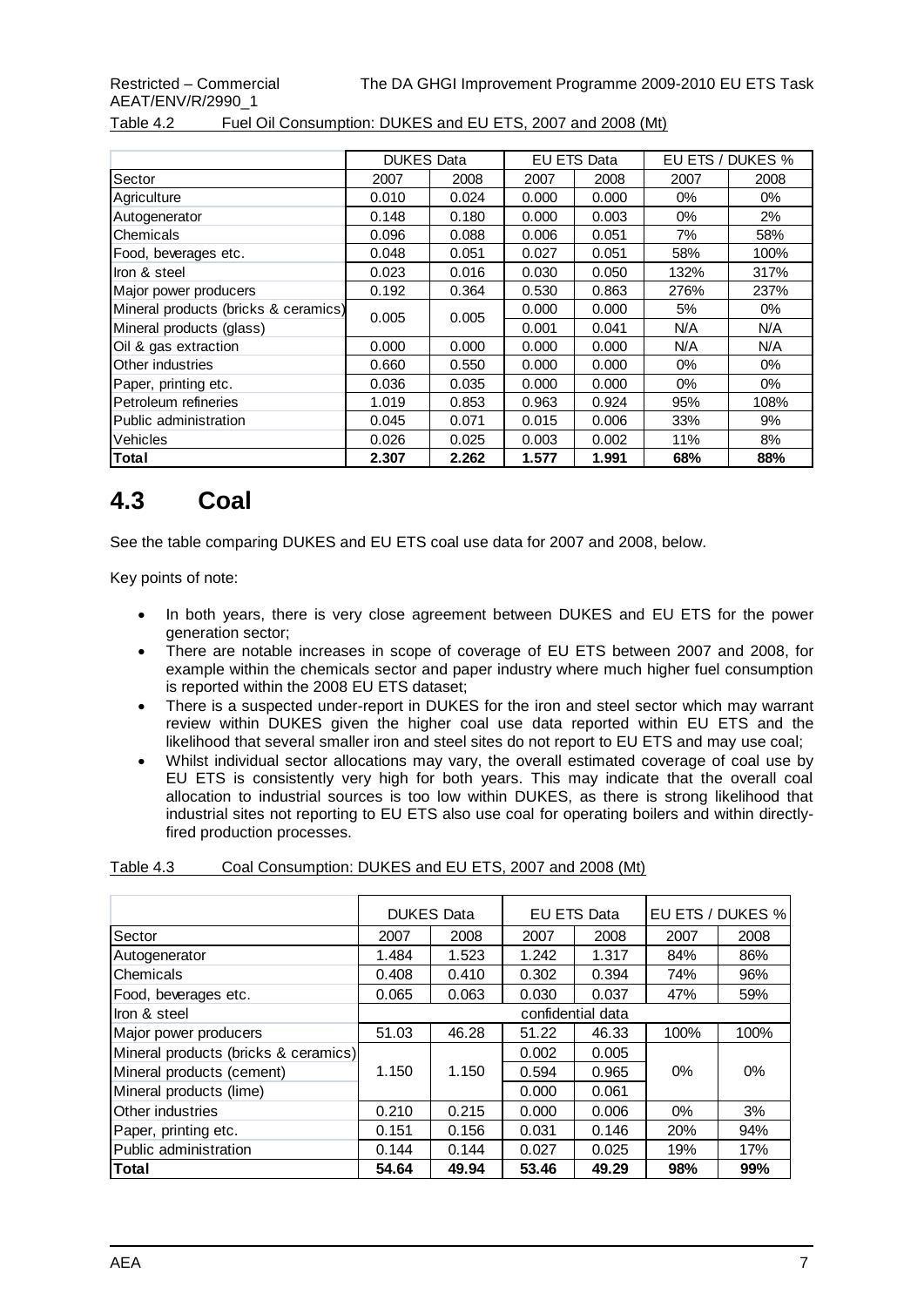### <span id="page-13-0"></span>**4.4 Other Petroleum Gas (OPG)**

See the table comparing DUKES and EU ETS OPG use data for 2007 and 2008, below.

Key points of note:

- The 2008 EU ETS data for power station operators indicates that the DUKES allocation may need review;
- The use of OPG on petrochemical sites (often collocated with refineries and oil & gas terminals) indicates that the DUKES allocations may need review;
- EU ETS data indicates much lower use of OPG by autogenerators compared to DUKES; this is most likely to be a site allocation issue where an on-site CHP plant could be argued to be either "autogeneration" or fuel use within an individual economic sector;
- Within EU ETS, a small number of oil and gas terminals report OPG use, and this may need to be reviewed. It is unclear where this use of OPG may be reported elsewhere within DUKES. Historically some estimates for LPG and OPG use in this sector were recorded in DUKES (up to 2002). For the UK GHGI, these EU ETS data may provide a suitable estimate for consideration.
- The data from petroleum refineries and the overall total of OPG use reported in EU ETS compared to DUKES indicates that DUKES under-reports activity for OPG use. This is a matter for further consideration by DECC DUKES and the refinery operators.

|                       |        | <b>DUKES Data</b> |        | <b>EU ETS Data</b> |       | EU ETS / DUKES % |
|-----------------------|--------|-------------------|--------|--------------------|-------|------------------|
| Sector                | 2007   | 2008              | 2007   | 2008               | 2007  | 2008             |
| Autogenerator         | 117.4  | 160.3             | 0.47   | 3.96               | $0\%$ | 2%               |
| Chemicals             | 0.000  | 0.000             | 103.1  | 259.0              | N/A   | N/A              |
| Food, beverages etc.  | 0.0    | 0.0               | 0.0    | 0.0                | N/A   | N/A              |
| Major power producers | 0.0    | 0.0               | 0.0    | 29.5               | N/A   | N/A              |
| Oil & gas extraction  | 0.0    | 0.0               | 99.5   | 71.3               | N/A   | N/A              |
| Petroleum refineries  | 987.9  | 1079.4            | 1399.2 | 1473.3             | 142%  | 136%             |
| <b>Total</b>          | 1105.2 | 1239.7            | 1602.3 | 1837.1             | 145%  | 148%             |

| Table 4.4 | OPG Consumption: DUKES and EU ETS, 2007 and 2008 (Mth) |  |
|-----------|--------------------------------------------------------|--|
|           |                                                        |  |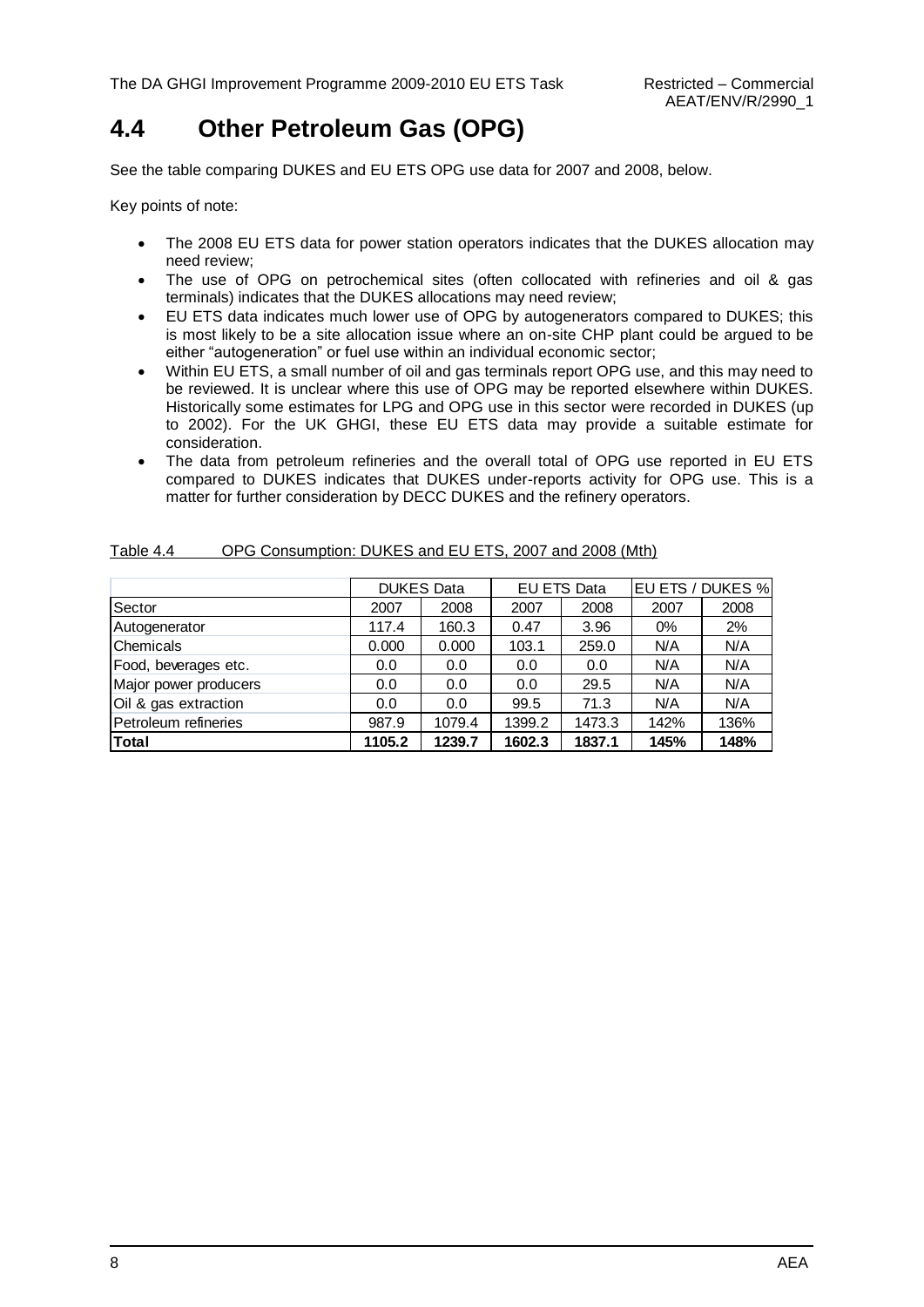# <span id="page-14-0"></span>**5 Fuel Quality Analysis**

This part of the analysis has considered:

- 1. The differences between the emission factors used for higher tier EU ETS reporting and the NAEI;
- 2. The differences between the emission factors at DA level;
- 3. The differences between reported emission factors for different years.

Part 1 of this analysis could help to improve the greenhouse gas inventory at UK level, which in turn will lead to improvements in the DA inventories. Where EU ETS data covers the majority of the fuel used in a particular source sector, and the majority of the operators are reporting using higher tier methods (i.e. using plant specific emission factors), then these data can be used to derive an emission factor for this particular source and fuel.

Part 2 considers the difference in emission factors between the DAs. This could be used to derive DA specific emission factors for certain sources and fuels.

Part 3 gives an indication of the variability of the data (although at present, only two years are considered and the scope of reported data in 2007 and 2008 are not consistent). Where there are large year on year differences between reported fuel quality data, the EU ETS data are not used within the UK or DA GHGI compilation.

Since there are often only one or two plants operating in a given sector and reporting under the EU ETS in each of the DAs, it is not possible to present detailed data tables in this sector. However, the discussion below explains the findings of the analysis and presents data where possible.

### <span id="page-14-1"></span>**5.1 Data Processing**

In order to compare the emission factor data with the relevant data from the UK inventory, it has been necessary to convert the EU ETS reported data into consistent units. For liquid and solid fuels, the GHG inventory uses carbon emission factors on a mass basis; for gases, emission factors are presented as kt C/Mth (gross). Emission factors reported under EU ETS are expressed in various units, often for the same source and fuel combination, across different operators. It is therefore necessary to convert the data before they are compared with each other, and with the inventory. Other fuel properties (e.g. NCV) are also reported within EU ETS, although detailed analysis of the data has identified quite a number of inconsistent or erroneous data, such as errors in units used.

Therefore, in order to convert the EU ETS emission factors into consistent units for comparison against the NAEI factors, it is necessary to introduce additional assumptions, such as net to gross conversions, or corrections to data that are considered to be incorrect. This additional processing may add some uncertainty to the data analysis set out in this section.

### <span id="page-14-2"></span>**5.2 Natural Gas**

#### **5.2.1 UK-wide Analysis**

Table 5.1 shows the percentage of reported  $CO<sub>2</sub>$  emissions within each sector that are based on tier 3 reporting. This gives an indication of where the EU ETS data can provide new data to the inventory, and the quality of the reported data.

| Table 5.1 | Percentage of reported gas data based on tier 3 reporting |
|-----------|-----------------------------------------------------------|
|-----------|-----------------------------------------------------------|

| <b>Sector</b>        | 2007 | 2008 |
|----------------------|------|------|
| Power stations       | 95%  | 97%  |
| Gas production       | 4%   | 15%  |
| Offshore own gas use | 85%  | 89%  |
| Other industry       | 40%  | 31%  |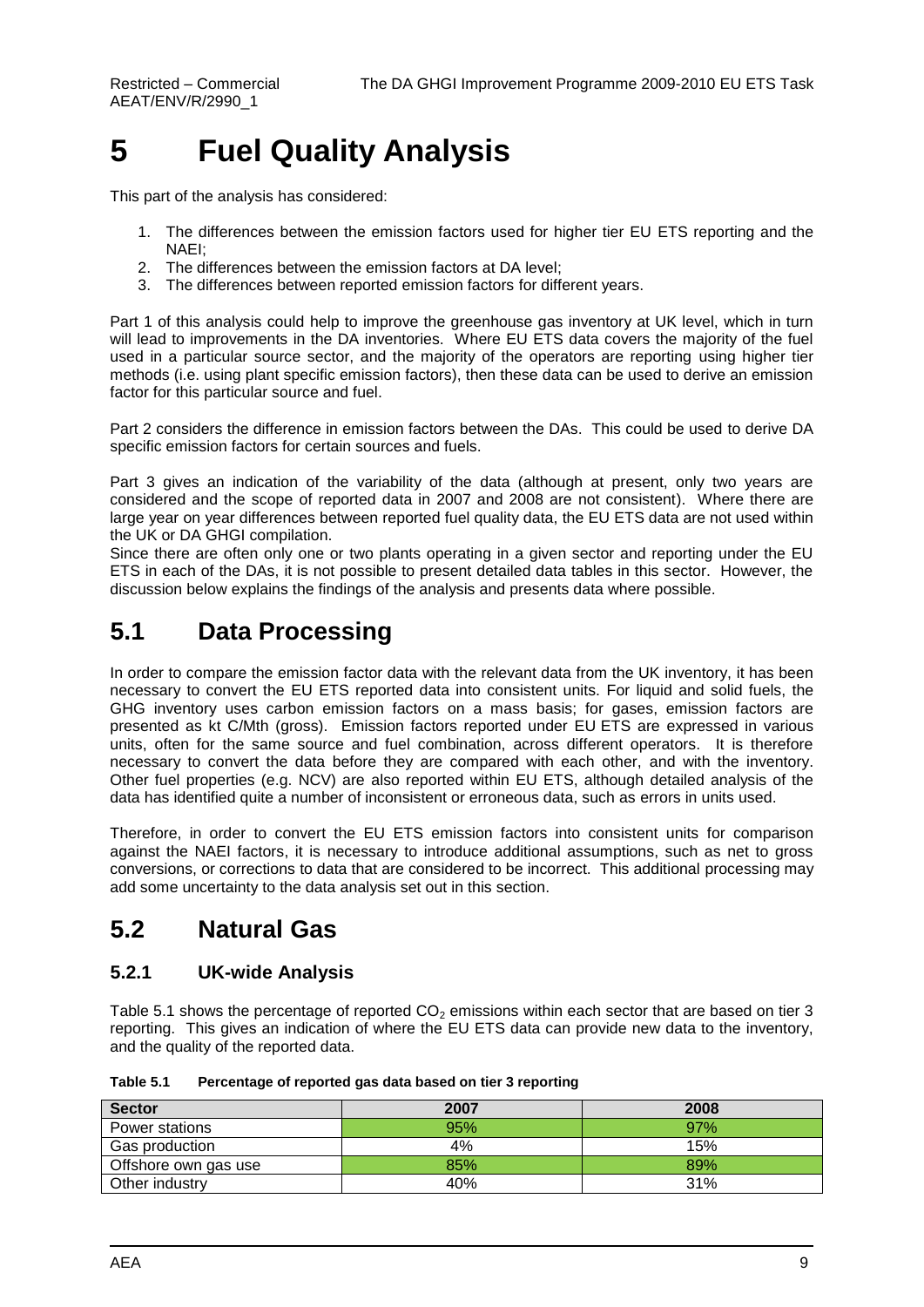#### The DA GHGI Improvement Programme 2009-2010 EU ETS Task Restricted – Commercial

The table shows that for power stations and offshore own gas use, the majority of operators are reporting using plant-specific data, and therefore these data could be used to calculate emission factors for the greenhouse gas inventory. For gas production and other industry, a much lower proportion are reporting at tier 3, and therefore these data are less useful; many of the EU ETS operators in these sectors are reporting using default values, and to use the emission factor calculated based on data from a limited number of operators may skew the overall value used for the inventory.

Table 5.2 compares the EU ETS emission factors with the values used in the UK inventory.

| <b>Sector</b>        | 2007 | 2008 |
|----------------------|------|------|
| Power stations       | 100% | 100% |
| Gas production       | 88%  | 100% |
| Offshore own gas use | 82%  | 87%  |
| Other industry       | 99%  | 103% |

**Table 5.2 Comparison of EU ETS emission factor with NAEI emission factor (EU ETS/NAEI)**

For power stations, the EU ETS emission factors are used within the UK and DA GHG inventories, and therefore there is an agreement between the EU ETS and inventory data. No other EU ETS natural gas factors are used in inventory compilation.

For offshore own gas use, the emission factor used in the inventory is based on EEMS-reported emissions data, and activity data for offshore gas use in DUKES. This approach gives a much higher emission factor than the reported EU ETS emission factor in both years. However, the approach used in the GHG inventory gives a consistent emission when compared with the EEMS data, and the apparent disparity in the emission factors indicated from the table above is more likely to be due to an under allocation of gas use to this source in DUKES. A further complexity here is that the EEMS data (and therefore the NAEI-reported emission factor for this source) includes gas and emissions from a large number of offshore oil and gas sites, which are excluded from the EU ETS data used in this analysis. The data are therefore not directly comparable, but the large difference in reported emission factors warrants further investigation.

For gas production, a very low percentage of the reported data is based on tier 3 reporting, and therefore it is difficult to draw any conclusions from these data. Similarly, for the other industry sectors, the percentage of reported emissions based on tier 3 reporting is low, although it is encouraging to see a good agreement with the inventory emission factors based on these limited data.

#### **5.2.2 DA-specific Analysis**

Table 5.3 compares the DA specific emission factors from the EU ETS with the UK average emission factor based on tier 3 reported data. Blank cells indicate that there were no emissions reported using tier 3 data, either because the source does not exist in the specific DA, or because the data are reported using a lower tier method.

**Table 5.3 Comparison of DA specific data with UK average (DA emission factor/UK average emission factor)**

| 2007                 | <b>England</b> | <b>Scotland</b> | Wales  | <b>Northern</b><br><b>Ireland</b> |
|----------------------|----------------|-----------------|--------|-----------------------------------|
| Power stations       | 99.6%          | 100.8%          | 101.0% | 102.7%                            |
| Gas production       | 100.0%         |                 |        |                                   |
| Offshore own gas use | 102.1%         | 97.3%           |        |                                   |
| Other industry       | 99.9%          | 100.4%          |        |                                   |
|                      |                |                 |        |                                   |
|                      |                |                 |        |                                   |

| 2008                 | <b>England</b> | <b>Scotland</b> | Wales  | <b>Northern</b><br><b>Ireland</b> |
|----------------------|----------------|-----------------|--------|-----------------------------------|
| Power stations       | 99.8%          | 101.1%          | 100.6% | 101.1%                            |
| Gas production       | 96.8%          | 100.6%          |        |                                   |
| Offshore own gas use | 96.2%          | 104.5%          | 87.9%  |                                   |
| Other industry       | 98.5%          | 109.1%          |        |                                   |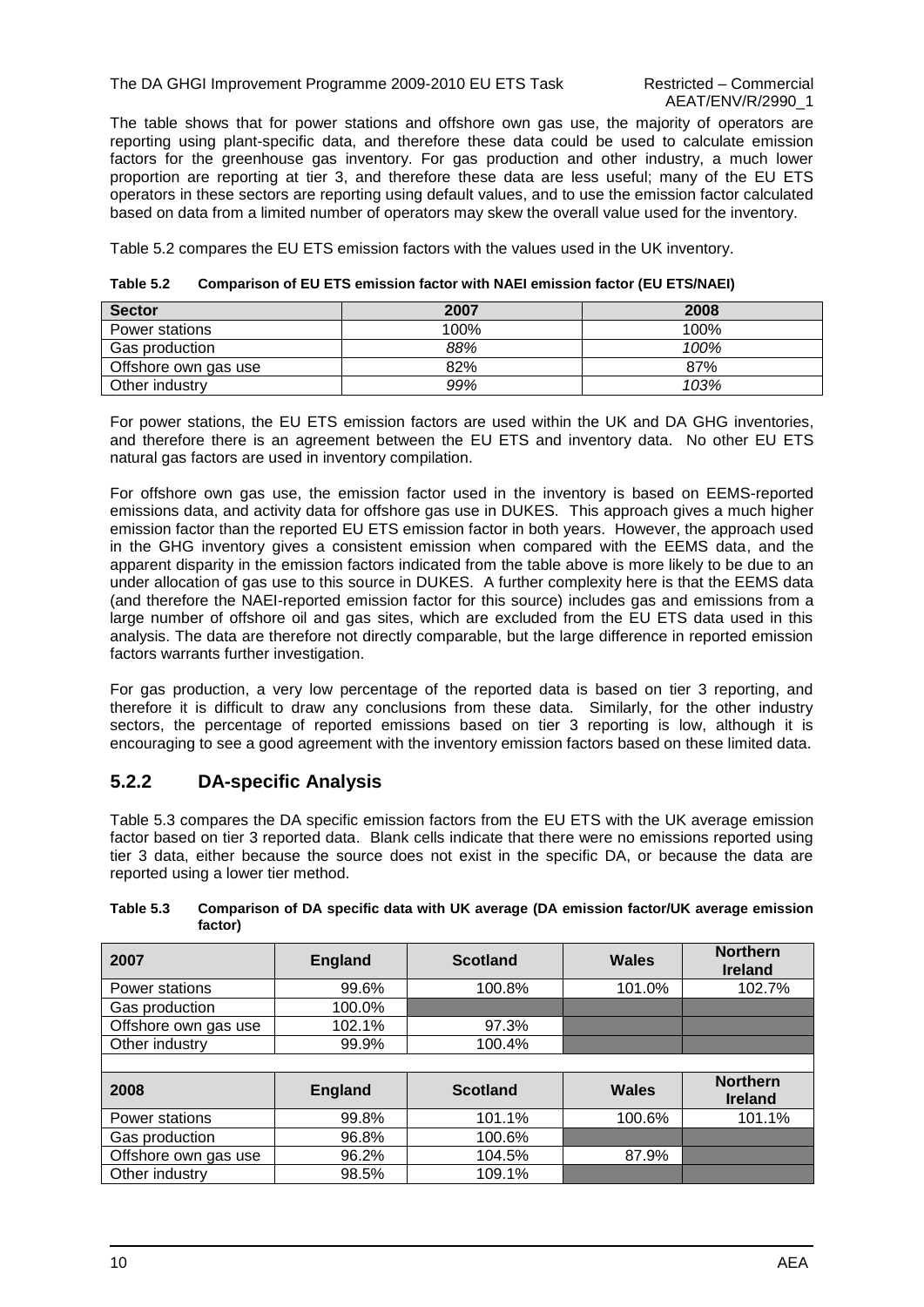AEAT/ENV/R/2990\_1

The table shows that for power stations, the carbon emission factor is similar across the DAs, with the largest outlier in Northern Ireland in 2007. Since the allocation of power station emissions to the DAs is based on the reported emissions, the DA inventory fully accounts for these reported variations in the carbon content of the gas.

The data for gas production are more variable, but the limited amount of data available at tier 3 means that this comparison is not as robust as for power stations.

The reported emission factors for offshore own gas use show a variability of up to 5% across the DAs from the UK average EU ETS factor. Section 5.1.1 discusses how the emission factor for the GHG inventory is developed. Since the DA inventories are based on the reported emissions (and not activity data), the apparent variability in the gas emission factor is accounted for in the inventory. Since the quality of upstream gas is inherently variable, the differences in the reported emission factors for this sector are to be expected.

For the other industry sector, the reported natural gas  $CO<sub>2</sub>$  emission factor for Scotland in 2008 is 9% higher than the UK average EU ETS factor, which is higher than the emission factor currently used within the GHG inventory for this source and fuel. However, since the majority of emissions reported for this source do not use plant-specific data, the interpretation of these data is limited. Point source emissions data is used in the allocation of emissions from this sector to the DAs (in addition to an area source allocation of fuel) and so the variability in the gas carbon emission factor for larger sources (where reported) is reflected in the inventory, although the area source component is based on the UK average emission factor.

Table 5.4 compares the 2008 reported emission factors with the data for 2007 (this comparison can only be made where emission factors are available for both years). The data for power stations is very consistent across the two years, but the data across other sectors is much more variable, most notably for Scotland. This could be an indication of low data quality; this will be clearer once the 2009 data have been collated and analysed.

| 2008/2007               | <b>England</b> | <b>Scotland</b> | <b>Wales</b> | <b>Northern</b><br><b>Ireland</b> | <b>UK Average</b> |
|-------------------------|----------------|-----------------|--------------|-----------------------------------|-------------------|
| Power stations          | 100%           | 101%            | 100%         | 99%                               | 100%              |
| Gas production          | 110%           |                 |              |                                   | 113%              |
| Offshore own gas<br>use | 100%           | 114%            |              |                                   | 106%              |
| Other industry          | 101%           | 111%            |              |                                   | 102%              |

**Table 5.4 Comparison of 2008 reported emission factor for natural gas with 2007**

### <span id="page-16-0"></span>**5.3 Fuel Oil**

#### **5.3.1 UK-wide Analysis**

Table 5.5 shows that a high percentage of operators are reporting at tier 3 level in 2008 for power stations and refineries. For 2007, and for other industry, a much lower proportion are reporting at this level, and therefore the data are less useful to the greenhouse gas inventory.

| Table 5.5 | Percentage of reported fuel oil data based on tier 3 reporting |
|-----------|----------------------------------------------------------------|
|-----------|----------------------------------------------------------------|

| <b>Sector</b>  | 2007 | 2008 |
|----------------|------|------|
| Power stations | 68%  | 92%  |
| Refineries     | 79%  | 91%  |
| Other industry | 20%  | 18%  |

Table 5.6 compares the EU ETS emission factors with the values used in the UK inventory. The emission factors for power stations and refineries are already incorporated into the UK inventory and therefore there is a good agreement between the two data sources. For the "other industry" sector,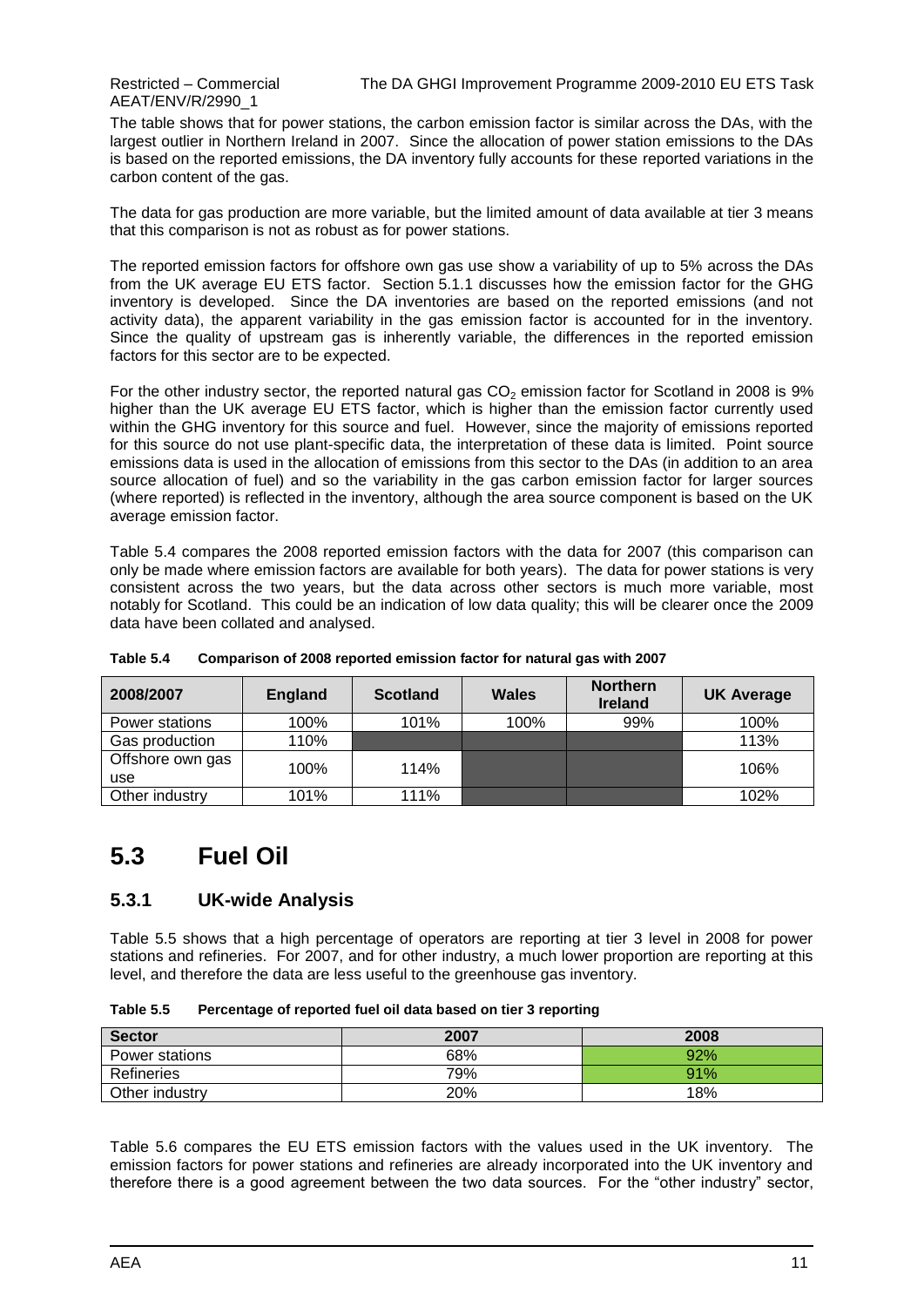the proportion of sites reporting using tier 3 methods is too low for the data to be used within the inventory, but the reported emission factors are close to the GHG inventory defaults anyway.

| <b>Sector</b>  | 2007 | 2008 |
|----------------|------|------|
| Power stations | 100% | 100% |
| Refineries     | 100% | 100% |
| Other industry | 98%  | 99%  |

**Table 5.6 Comparison of EU ETS emission factor with NAEI emission factor (EU ETS/NAEI)**

#### **5.3.1 DA-specific Analysis**

Table 5.7 compares the DA specific emission factors with the UK average. For fuel oil, this analysis shows that the reported data are relatively consistent with each other and close to the UK average – there is not much variation between the DAs. The largest outlier is only 1.5% lower than the UK average. The small variations in the emission factors for power stations and refineries are directly accounted for within the DA inventories since the DA disaggregation is based on the split of reported emissions data.

#### **Table 5.7 Comparison of DA specific data with UK average (DA emission factor/UK average emission factor)**

| 2007              | <b>England</b> | <b>Scotland</b> | <b>Wales</b> | <b>Northern Ireland</b> |
|-------------------|----------------|-----------------|--------------|-------------------------|
| Power stations    | 100.0%         | 100.5%          | 99.4%        | 99.6%                   |
| <b>Refineries</b> | 100.0%         |                 | 99.9%        |                         |
| Other industry    | 100.0%         |                 |              |                         |
|                   |                |                 |              |                         |
| 2008              | <b>England</b> | <b>Scotland</b> | Wales        | <b>Northern Ireland</b> |
| Power stations    | 100.0%         | 100.2%          | 99.9%        | 101.3%                  |
| <b>Refineries</b> | 100.8%         | 98.5%           | 100.3%       |                         |
| Other industry    | 100.0%         |                 |              |                         |

Table 5.8 compares the reported emission factors across years, and this indicates quite consistent reporting across 2007 and 2008.

| Table 5.8 |  |  | Comparison of 2008 reported emission factor for natural gas with 2007 |  |  |
|-----------|--|--|-----------------------------------------------------------------------|--|--|
|-----------|--|--|-----------------------------------------------------------------------|--|--|

| 2008/2007      | England | <b>Scotland</b> | <b>Wales</b> | <b>Northern Ireland</b> | <b>UK Average</b> |
|----------------|---------|-----------------|--------------|-------------------------|-------------------|
| Power stations | 100%    | 99%             | 100%         | 102%                    | 100%              |
| Refineries     | 100%    |                 | 100%         |                         | 99%               |
| Other industry | 101%    |                 |              |                         | 101%              |

### <span id="page-17-0"></span>**5.4 Coal**

#### **5.4.1 UK-wide Analysis**

Table 5.9 shows that almost all reported emissions from coal combustion under the EU ETS in the sectors highlighted are based on tier 3 reporting requirements. These data may therefore provide useful information to the inventory.

**Table 5.9 Percentage of reported coal data based on tier 3 reporting**

| <b>Sector</b>  | 2007 | 2008 |
|----------------|------|------|
| Power stations | 100% | 100% |
| Other industry | 99%  | 94%  |
| Autogenerators | 100% | 100% |
| Cement         | 100% | 100% |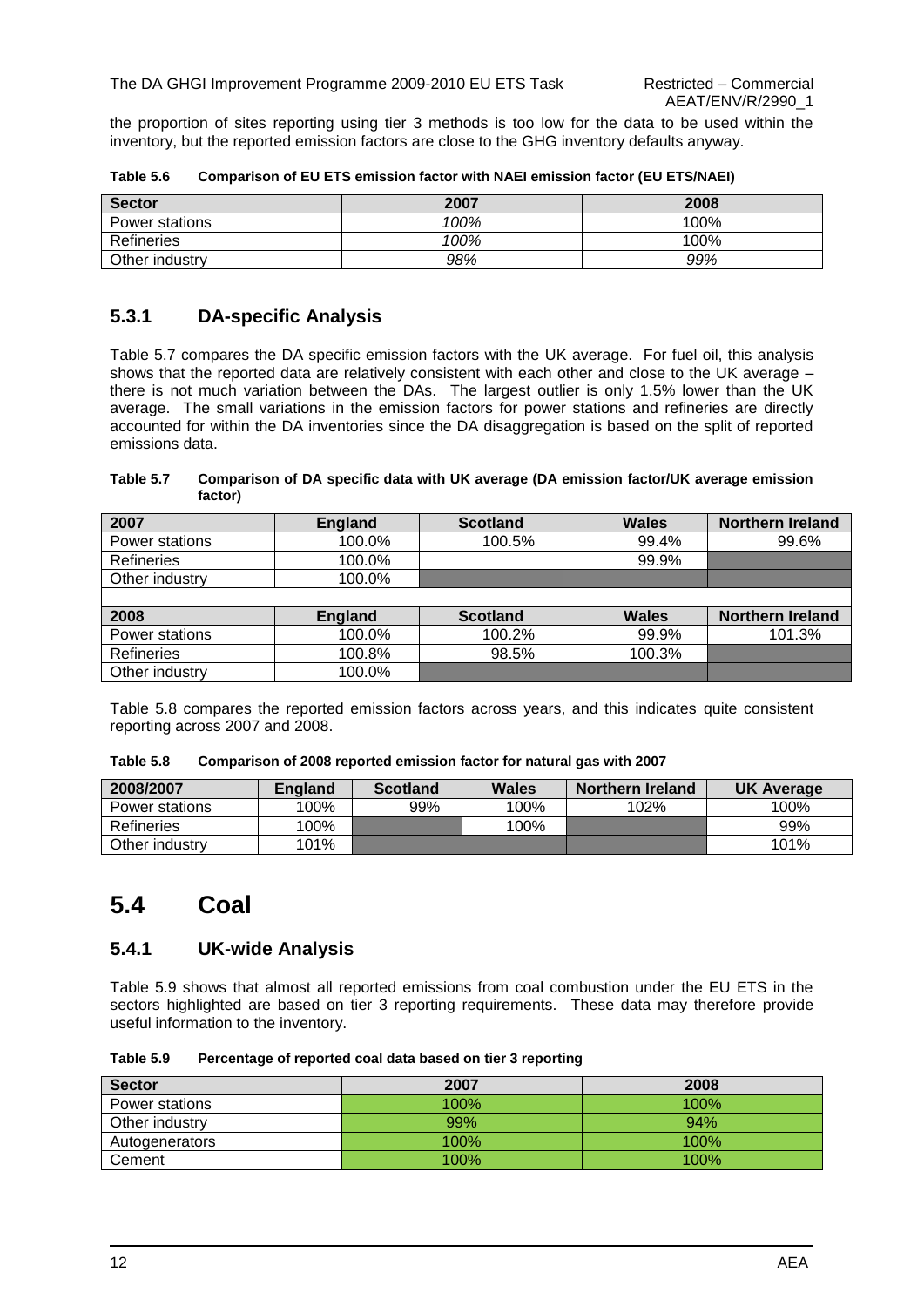Table 5.10 compares the EU ETS emission factors with the values used in the UK inventory.

| <b>Sector</b>  | 2007 | 2008 |
|----------------|------|------|
| Power stations | 100% | 100% |
| Other industry | 95%  | 93%  |
| Autogenerators | 100% | 100% |
| Cement         | 103% | 99%  |

| Table 5.10 Comparison of EU ETS emission factor with NAEI emission factor (EU ETS/NAEI) |  |
|-----------------------------------------------------------------------------------------|--|
|-----------------------------------------------------------------------------------------|--|

For power stations and autogenerators, the emission factor from EU ETS is already incorporated into the greenhouse gas inventory. For cement, fuel specific emission factors are supplied for the inventory by the BCA. This is a more comprehensive dataset, covering the whole of the UK cement industry, and is therefore considered more appropriate for use within the inventory than any data derived from the EU ETS.

For the other industry sector, the inventory emission factor is based on the 2004 Carbon Factors Review<sup>1</sup>, scaled annually to account for changes in the average fuel GCV (taken from DUKES). This analysis of the EU ETS data indicates that the reported emission factors are lower than the inventory value. There may be potential to include data from this analysis in the inventory in future years.

#### **5.4.2 DA-specific Analysis**

Table 5.11 compares the DA specific emission factors from the EU ETS with the UK average emission factor based on tier 3 reported data.

| 2007           | <b>England</b> | <b>Scotland</b> | <b>Wales</b> | <b>Northern Ireland</b> |
|----------------|----------------|-----------------|--------------|-------------------------|
| Power stations | 100.0%         | 98.2%           | 105.2%       | 100.8%                  |
| Other industry | 99.1%          | 110.1%          |              | 98.4%                   |
| Autogenerators | 100.0%         |                 |              |                         |
| Cement         | 101.3%         |                 | 92.2%        | 100.4%                  |
|                |                |                 |              |                         |
| 2008           | <b>England</b> | <b>Scotland</b> | <b>Wales</b> | <b>Northern Ireland</b> |
| Power stations | 99.6%          | 98.6%           | 105.8%       | 101.0%                  |
| Other industry | 103.4%         | 93.8%           |              | 94.7%                   |
| Autogenerators | 100.0%         |                 |              |                         |
| Cement         | 99.4%          | 108.5%          | 98.2%        | 101.3%                  |

**Table 5.11 Comparison of DA specific data with UK average (DA emission factor/UK average emission factor)**

The table shows that the reported emission factors for coal are vary up to 6% from the average UK factor. For power stations, the emission factor for coal in Wales is significantly higher than the UK average, and the data for Northern Ireland shows a lower emission factor for other industry in 2007 and 2008. The high value for coal in Wales is to be expected since some of the power stations located there were designed to burn the local low-volatility coals, and coals of this type would have higher carbon content than the coals burnt at other UK power stations. This variability is fully accounted for within the DA inventories, since the DA disaggregation is based on the reported emissions data from power stations.

The Scottish emission factors are highly variable across the sectors and across the years (also illustrated in Table 5.12), for example the emission factor for "other industry" ranges from 10% higher than the UK average in 2007 to 6% lower in 2008. This could indicate actual variations in the fuel quality, but it may also be an indication of the variability in scope and accuracy of the EU ETS fuel analysis across the sector. These data are not used within the compilation of the UK and DA GHGI, as it is uncertain whether the data are representative of coal used across the DAs; analysis of the 2009 data may provide a larger dataset to help to derive more information on DA-specific coal quality in these industry sectors.

l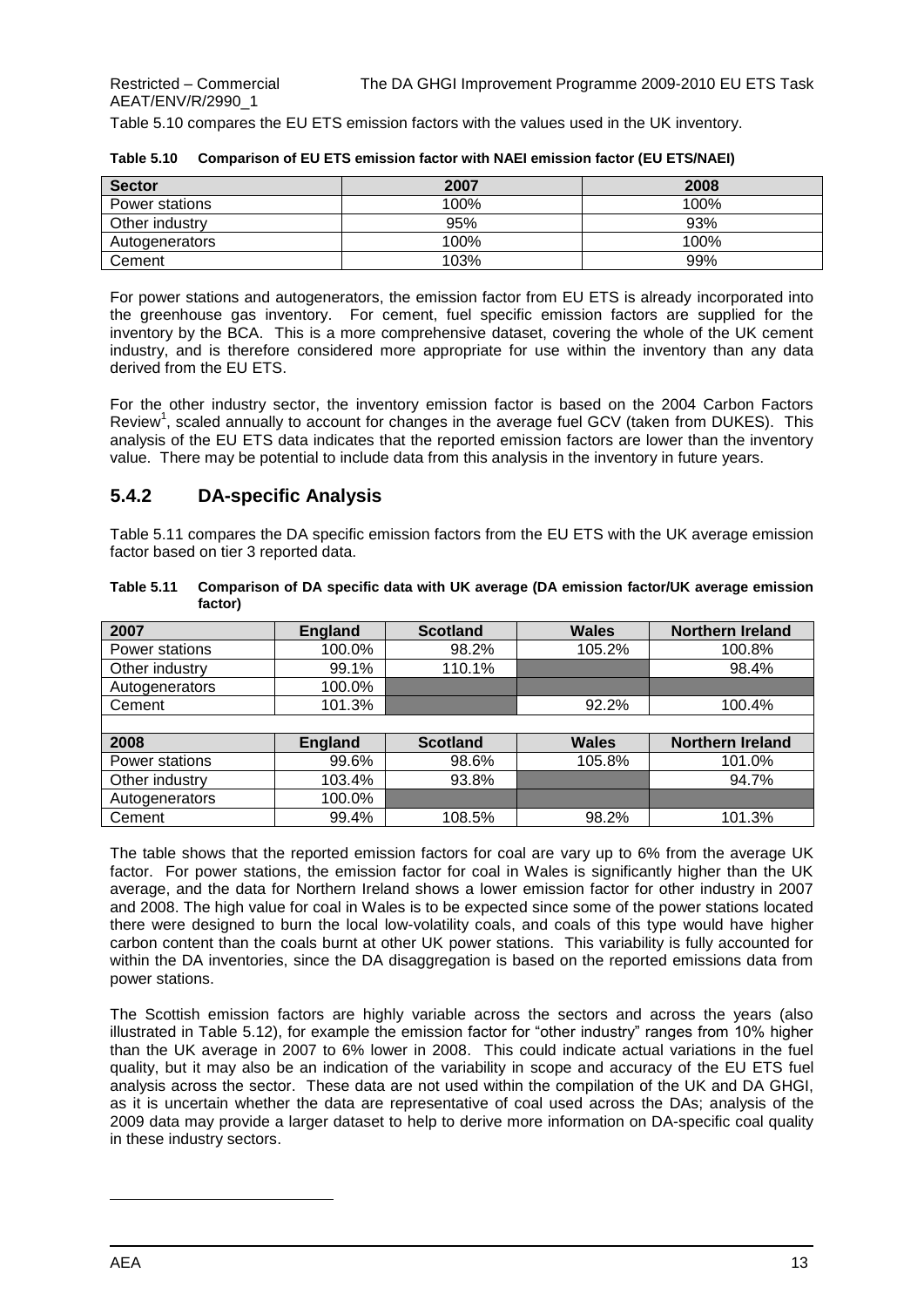The DA GHGI Improvement Programme 2009-2010 EU ETS Task Restricted – Commercial

The emission factors reported for cement are also variable, with a 10-11% difference between the highest and lowest DA specific value reported in each year. This might be due to allocation issues between process and fuel based emissions (the clinker production emission factors for 2007 all appear to be incorrect), or due to fuel blends being reported as coal. This limits the usefulness of these data.

Table 5.12 compares the 2008 reported emission factors with the data for 2007. The data for power stations is very consistent across the two years, but the data across other sectors is much more variable, most notably for other industry in Scotland, where the emission factor in 2008 is 17% lower than the reported value for 2007. Once the 2009 data have been collated and analysed, we will have a clearer understanding of the data variability and factors that affect reliability of the data for use in the inventory.

| 2008/2007      | <b>England</b> | <b>Scotland</b> | Wales | <b>Northern Ireland</b> | <b>UK Average</b> |
|----------------|----------------|-----------------|-------|-------------------------|-------------------|
| Power stations | 99%            | 100%            | 100%  | 100%                    | 100%              |
| Other industry | 102%           | 83%             |       | 94%                     | 97%               |
| Autogenerators | 98%            |                 |       |                         | 98%               |
| Cement         | 97%            |                 | 105%  | 100%                    | 99%               |

|  | Table 5.12 Comparison of 2008 reported emission factor for natural gas with 2007 |  |
|--|----------------------------------------------------------------------------------|--|
|  |                                                                                  |  |

### <span id="page-19-0"></span>**5.5 Other Petroleum Gas (OPG)**

The analysis of OPG data in the EU ETS has focussed on reporting from refineries, offshore own gas use, and other industry.

The analysis of the refineries data indicates that the reporting was highly variable. Some data were identified as outliers and were removed from the DA specific analysis. The proportion of operators reporting at Tier 3 level is also relatively low (69% and 82% in 2007 and 2008, respectively). These two issues limit the usefulness of these data for the inventory. However, further analysis should be considered, since the nature of the fuel is variable and therefore up-to-date, plant-specific data ought to lead to improvements in the inventory where good data quality can be assured.

The greenhouse gas inventory includes an estimate for emissions from OPG use at oil terminals, allocated to the source "Gas Separation Plant" (rather than "Own Gas Use"); since 2002 there has been no activity data within DUKES for this source, but within the NAEI an annual estimate for OPG by terminals has been made. The EU ETS data supports that assumption in the NAEI and in fact provides a de-minimis fuel use estimate which could be used as a basis for future NAEI emission estimates. Within the EU ETS returns, more than 99% of operator reported emissions use tier 3 reporting methods, and therefore this data could be a useful supplement to the EEMS dataset.

For the other industry sector, more than 87% of the reported emissions are reported at tier 3 level, and the UK average emission factor from the EU ETS reporting is 22% lower than the GHG inventory value in both 2007 and 2008, which indicates that the GHG inventory value may be too high.

At DA level, the data are variable across the DAs, and across the years. For example, the highest reported DA specific emission factor for other industry in 2007 is 19% higher than the lowest. This could be either an indication of the variable quality of the fuel, or of the reporting (especially considering the outliers highlighted above). It would therefore be useful to consider the 2009 data before drawing any firm conclusions.

### <span id="page-19-1"></span>**5.6 Other Fuels and Points of Note**

- Fuels reported in EU ETS but not in DUKES:
	- $\circ$  The EU ETS dataset includes emissions of CO<sub>2</sub> from OPG consumption at oil terminals, anthracite consumption in iron and steel (combustion), and process gas, waste solvents and waste derived fuels in other industries. These are currently not explicitly included in the GHG inventory. The data on process gases and waste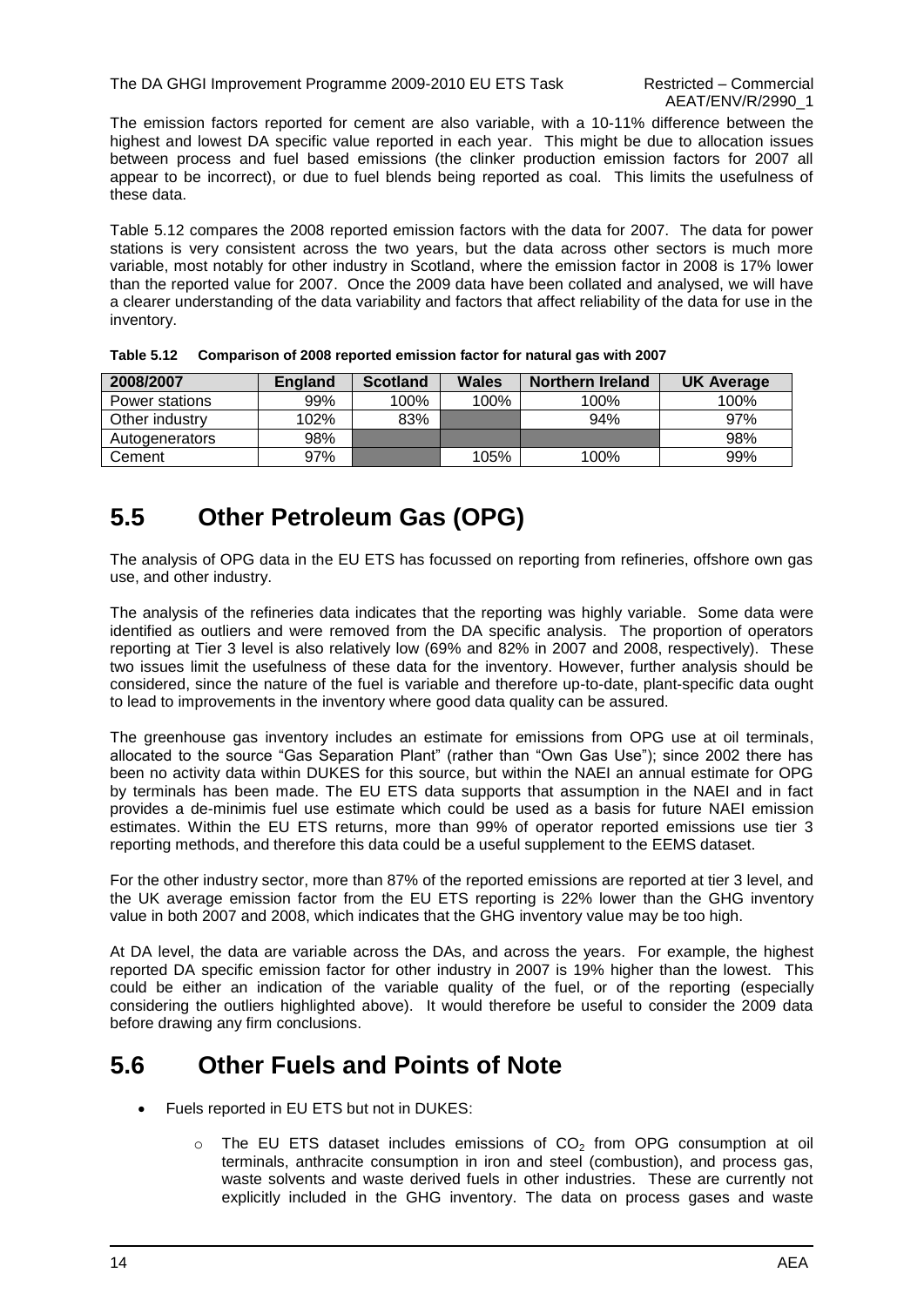AEAT/ENV/R/2990\_1

solvent are potentially useful for comparison against data supplied directly by specific industries (such as the cement industry) and considered for use in the GHGI.

- Clinker production:
	- o The implied emission factors from the EU ETS dataset for clinker production in 2007 indicate that some of the underlying data are of dubious quality. It is not clear whether the data are reported incorrectly, or if there is an allocation issue between process and fuel combustion emissions. Note however that the British Cement Association provide comprehensive data to the GHGI team annually and hence this apparent EU ETS data glitch is not a high priority to resolve.
- Blast furnace gas and coke oven gas data are not directly comparable (EU ETS v GHG Inventory) due to the use of a mass balance approach in the NAEI:
	- $\circ$  The EU ETS fuel quality data provides a useful new data input for consideration in future revisions to the GHG Inventory mass balance method.
- Reporting of fuel blends:
	- $\circ$  Some sites report data for fuel blends (e.g. coal and petroleum coke), which limits the usefulness of the data for emissions inventory purposes.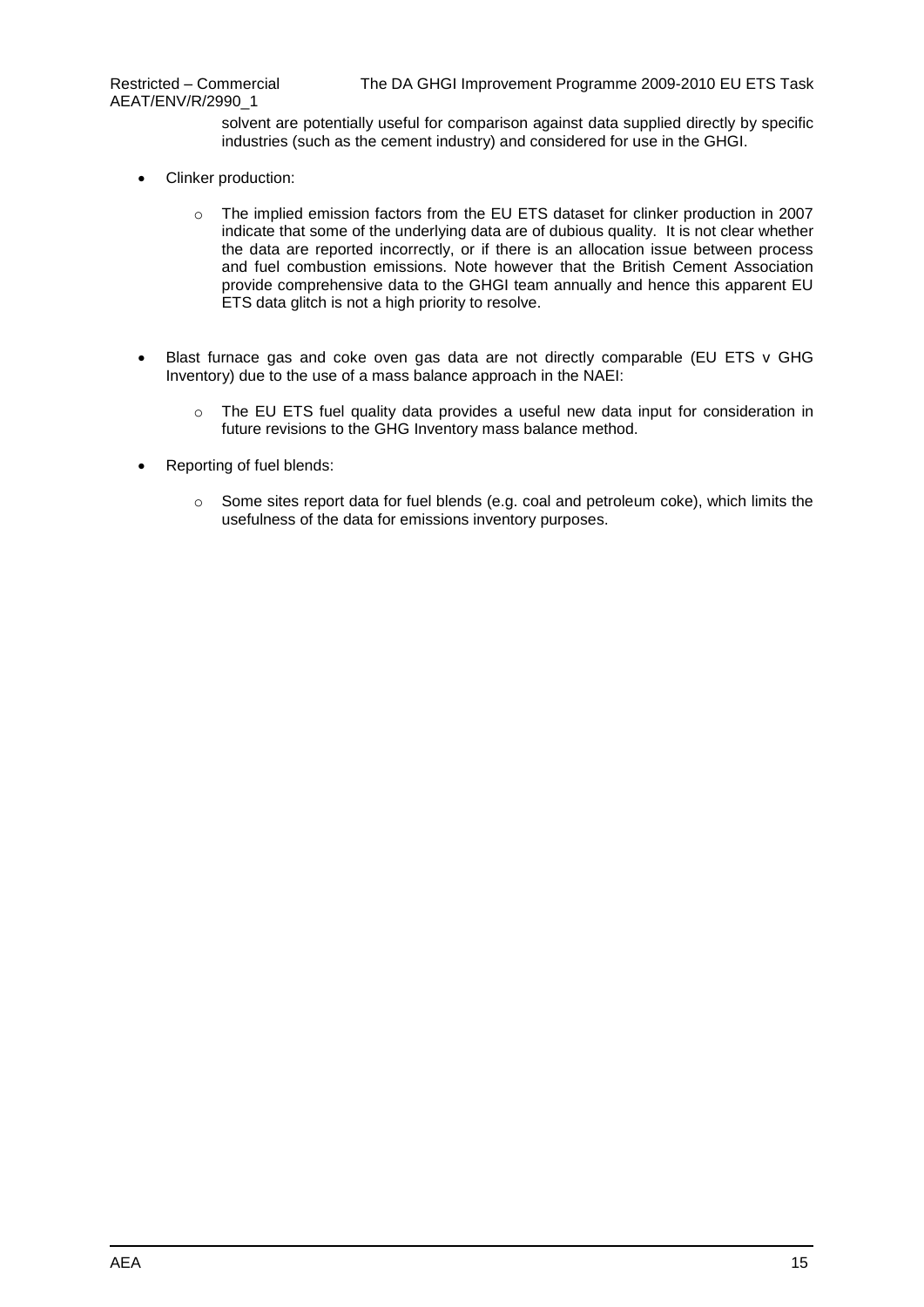# <span id="page-21-0"></span>**6 Conclusions**

This research has enabled a more detailed analysis of the EU ETS dataset, looking in detail at the available data for a wide range of source sectors. The EU ETS has a broader scope in 2008 with more sites now reporting in Phase II of the scheme; analysis of the larger EU ETS dataset has facilitated a greater understanding of the emissions and fuel quality data from EU ETS within each of the constituent countries of the UK.

The allocation of all EU ETS sites to DUKES categories has been conducted and agreed with DECC DUKES. Furthermore, the review of EU ETS sector fuel allocations and comparisons against DECC DUKES fuel allocations has been shared with DECC and the research findings may lead to some revisions of fuel allocations in the next edition of DUKES. The research may therefore lead to improvements in the consistency between EU ETS, UK energy statistics, the UK and DA GHG inventories; these data improvements will be evident within the 1990-2009 GHGI cycle. As outlined within Section 4, some of these revisions may lead to large changes in fuel allocations to specific industries, and the DA GHG inventories will be improved where data discrepancies are reduced. For example, the OPG allocation to refineries, if revised within DUKES, will impact on the 2007 and 2008 emission totals from refineries across Scotland, Wales and England,

The DA-specific data from the EU ETS will be used directly within the compilation of the DA GHGI for many of the highest emitting sectors, and the further review and application of emission factors from EU ETS will continue to improve the overall quality of the DA and UK GHG inventories; for source sectors where the EU ETS data are assessed as providing consistent, reliable fuel quality data for use in inventory compilation, then the emissions in the DA inventories will be consistent with the DAspecific implied emission factors, to ensure that the DA inventories are representative of the fuel analysis conducted through EU ETS. However, this research has shown that for several sources and fuels where EU ETS may be expected to deliver good quality consistent data, there remain some uncertainties due in part to the limited scope of tier 3 fuel analysis.

The UK-wide activity data analysis indicates that there are several source sectors where UK energy allocations within DUKES are recommended to be reviewed in light of the 2008 EU ETS dataset. Where the DUKES fuel allocations can be resolved to be more consistent with EU ETS, then this will enable improvements to sector emission allocations within the UK and DA GHG inventories and improvements to the traded and non-traded emissions data at UK and DA level.

There remain some problems regarding the division of emissions across different IPCC sectors within GHGI reporting, where activities on a specific site cover a range of sources that are allocated to different IPCC sectors, so there will remain some need for an aggregated presentation of the traded / non-traded split for some IPCC sectors.

Currently the NAEI uses emission factors derived from Tier 3 analysis of fuels in the power station, autogeneration and refineries sectors only. This analysis indicates that for the majority of other sectors and fuels there are sufficient data inconsistencies and variability to continue to limit the use of EU ETS fuel quality data within the UK GHGI estimates; only a handful of sectors provide data that appear to be consistent and repeatable. In order that EU ETS fuel quality data is considered for use within the UK and DA GHGI compilation, a larger dataset is needed that provides strong evidence that the EU ETS data are representative of fuel quality across the DAs.

The limited scope of EU ETS in Phase I (2005 to 2007) means that there is currently an insufficiently large dataset for many industry sectors from which to derive reliable new fuel quality data. It is anticipated that analysis of the 2009 EU ETS dataset will support the further use of emission factors from EU ETS, where 2008 and 2009 analyses show good consistency and reliability.

The table below indicates the key findings of the analysis of the EU ETS data to 2008, by IPCC sector: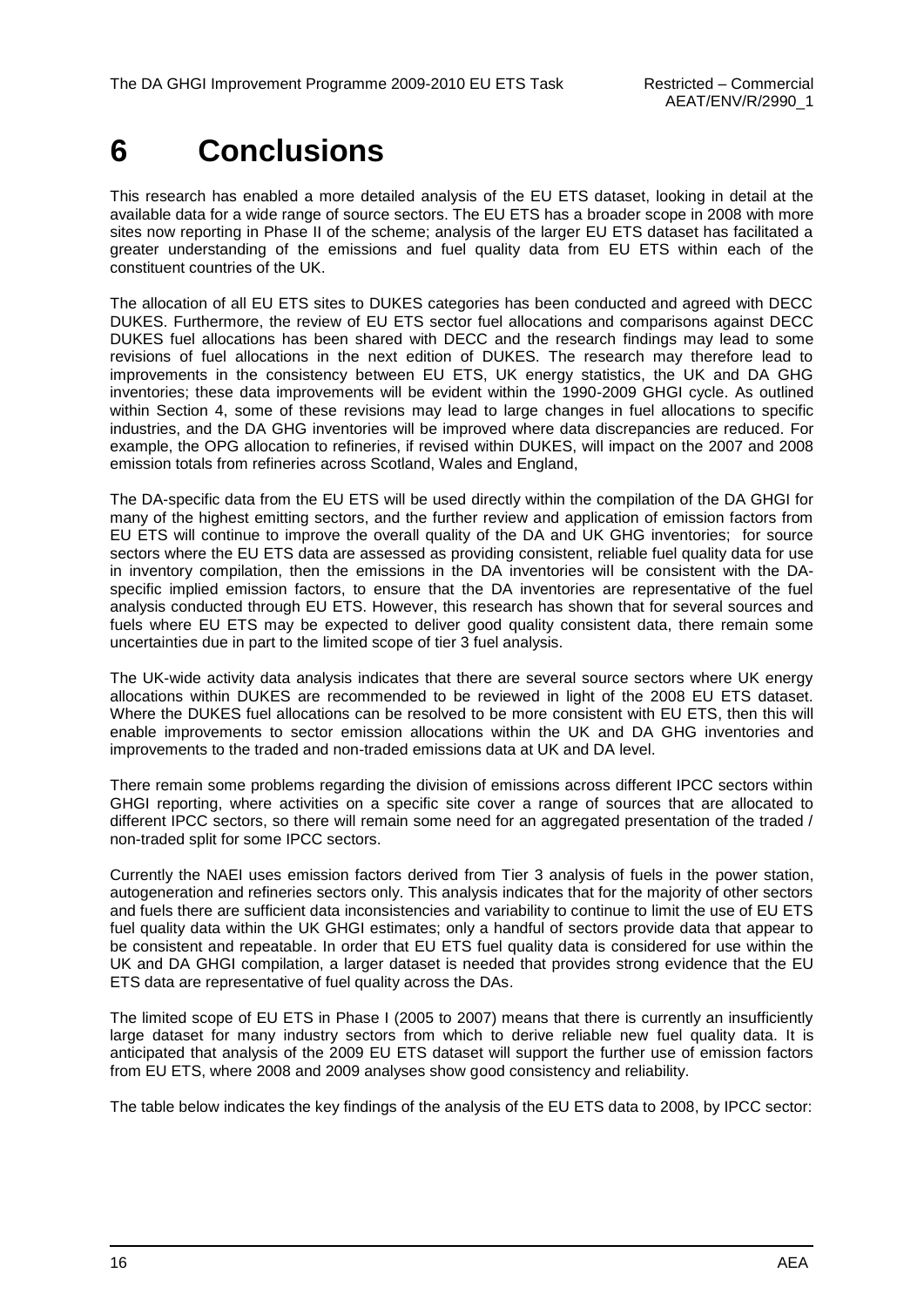| Table 6.1 | <b>Summary of EU ETS Data Analysis for Key IPCC Sectors</b> |
|-----------|-------------------------------------------------------------|
|-----------|-------------------------------------------------------------|

| <b>IPCC Sector</b>                                 | <b>Research Findings</b>                                                                                                                                                                                                                                                                                                                                                                                                                                                                                                                                                                                                                                                                                                                                                         | <b>Next Steps</b>                                                                                                                                                                                                                                                                                                                                                               |
|----------------------------------------------------|----------------------------------------------------------------------------------------------------------------------------------------------------------------------------------------------------------------------------------------------------------------------------------------------------------------------------------------------------------------------------------------------------------------------------------------------------------------------------------------------------------------------------------------------------------------------------------------------------------------------------------------------------------------------------------------------------------------------------------------------------------------------------------|---------------------------------------------------------------------------------------------------------------------------------------------------------------------------------------------------------------------------------------------------------------------------------------------------------------------------------------------------------------------------------|
| 1A1a<br>Power<br>generation                        | Comprehensive, consistent, good quality data.<br>Activity data are consistent with DUKES.<br>EUETS emission factors are used within UK and<br>DA GHGI compilation for all major fuels.                                                                                                                                                                                                                                                                                                                                                                                                                                                                                                                                                                                           | Repeat the analysis for the 2009<br>EU ETS data when it becomes<br>available. Maintain use of EU<br>ETS.<br>data<br>within<br>inventory<br>compilation.                                                                                                                                                                                                                         |
| 1A1b<br>Refineries                                 | Most EU ETS data appear to be good quality<br>and consistent. Some sites have been identified<br>where data quality are poor.<br>OPG activity data from EU ETS are much higher<br>than the allocations presented in DUKES.                                                                                                                                                                                                                                                                                                                                                                                                                                                                                                                                                       | Activity data analysis provided<br>to DECC for consideration<br>within<br>compilation<br>the<br>0f<br>DUKES.<br>Repeat the analysis for 2008<br>and extend to 2009 EU ETS<br>data once the next issue of<br>DUKES is available.<br>Review use of EU ETS emission<br>factors within GHGI, following<br>2009 EU ETS data analysis.                                                |
| 1A <sub>1</sub> c<br>Other<br>Energy<br>Industries | The natural gas data for all sources show<br>reasonable consistency.<br>The EU ETS data is consistent with the<br>underlying EEMS data used in the GHG<br>inventory as regards fuel $CO2$ factors, but the<br>EU ETS activity data indicates that the DUKES<br>allocation of gas use in this sector should be<br>reviewed.<br>The EEMS data does not present any discrete<br>data on consumption of LPG and OPG, whereas<br>a handful of oil & gas terminals do report OPG<br>use via EU ETS.                                                                                                                                                                                                                                                                                    | Activity data analysis provided<br>to DECC DUKES.<br>Review activity data consistency<br>within the 2009 EU ETS dataset<br>once the next edition of DUKES<br>is available.<br>Review allocation of LPG/OPG<br>use within the GHGI.<br>Review fuel quality data from<br>EEMS and EU ETS.                                                                                         |
| 1A2f<br>Other industry                             | EU ETS emission factors are highly variable for<br>most fuels and are not considered to be reliable<br>and representative of fuel use across the DAs,<br>and hence are not used in the GHGI.<br>The 2008 Scotland factor for natural gas is very<br>high and is not consistent with most other gas<br>quality data; these data have been disregarded.<br>Similarly, the Scottish data for gas oil are highly<br>variable between 2007 and 2008, and we await<br>the 2009 dataset to determine whether more<br>consistent data will become available in future<br>for consideration for use in the GHGI.<br>Activity data analysis indicates that EU ETS fuel<br>allocations compare poorly with DUKES data for<br>sectors such as chemicals, minerals, paper,<br>food and drink. | EU ETS emission factors not<br>directly<br><b>GHGI</b><br>used<br>in<br>compilation.<br>Repeat analysis on the 2009 EU<br>ETS dataset and review the<br>usefulness of EU ETS emission<br>factors.<br>Activity data analysis provided<br>to DECC DUKES.<br>Review activity data consistency<br>within the 2009 EU ETS dataset<br>once the next edition of DUKES<br>is available. |